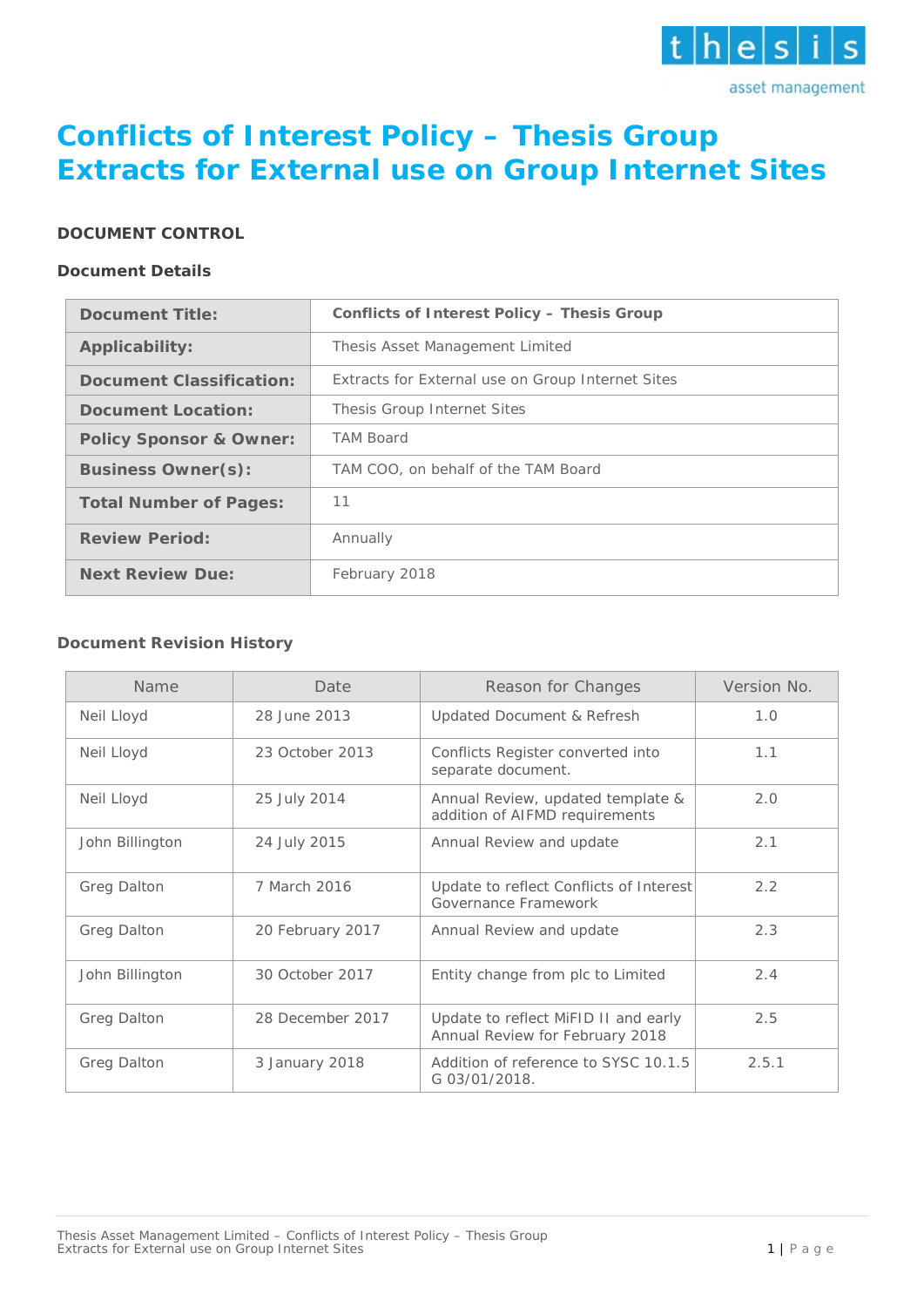

### **Distribution & Approval**

This document has been distributed to the persons listed below. Business approval may be required where specified:

| Name             | Position                       | Purpose                                                                                                                    | Date              |  |
|------------------|--------------------------------|----------------------------------------------------------------------------------------------------------------------------|-------------------|--|
| David Tyerman    | <b>Chief Executive Officer</b> | Review, Comment &<br>Approval                                                                                              | 18 September 2014 |  |
| <b>TAM Board</b> | <b>TAM Board</b>               | Review, Comment &<br>Approval subject to<br>updates to reflect<br>revised Conflicts of<br>Interest Governance<br>Framework | 12 February 2016  |  |
| <b>TAM Board</b> | <b>TAM Board</b>               | Review, Comment &<br>Approval                                                                                              | 2 March 2017      |  |
| David Tyerman    | <b>Chief Executive Officer</b> | Review, Comment &<br>Approval on behalf of<br>the TAM Board, to<br>updates to reflect<br>MIFID II                          | 2 January 2018    |  |

Where this policy has been printed or saved to a local drive location, users should ensure by reference to the Thesis intranet that no amendments have been made to the document.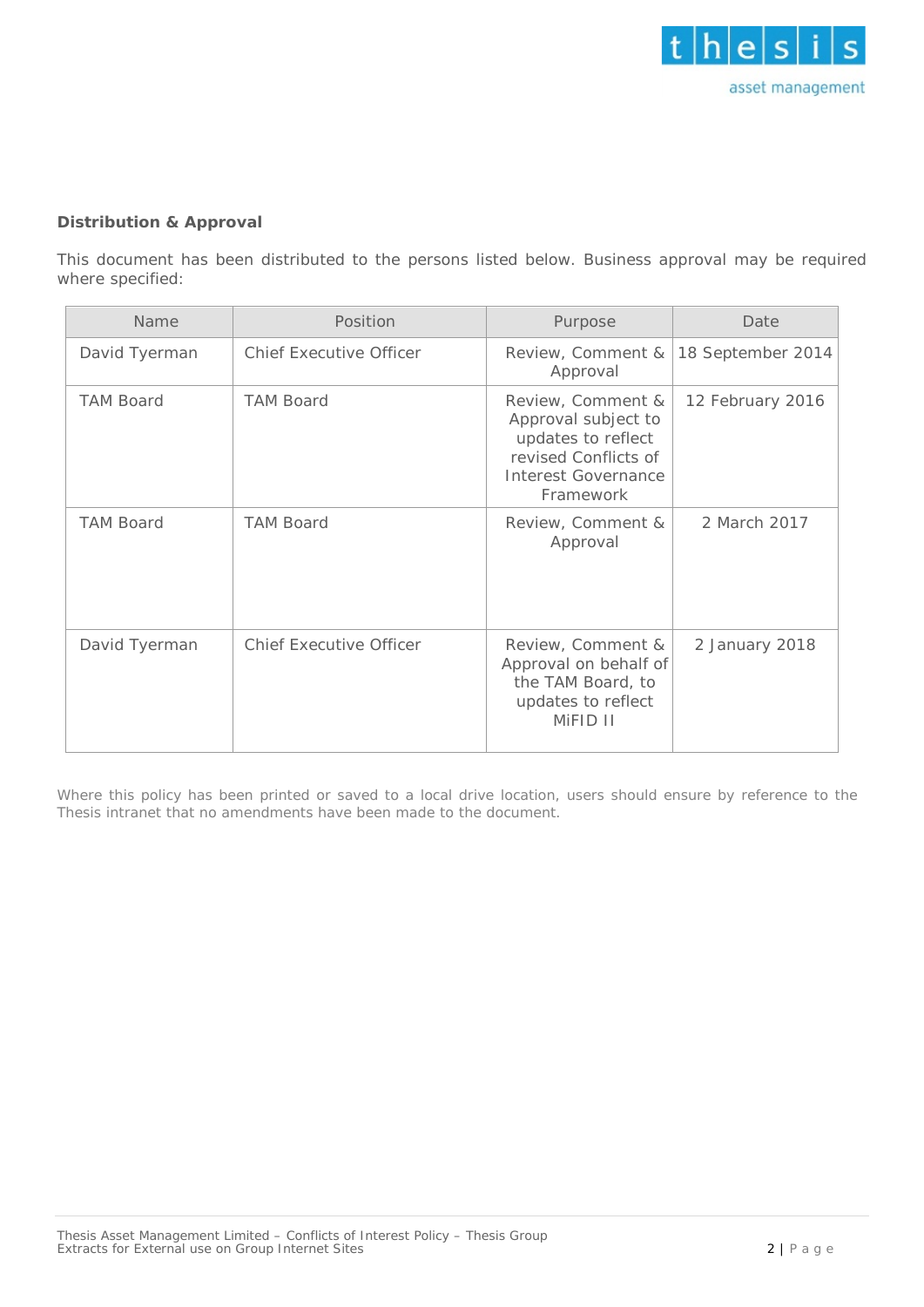

## **Contents**

| 1.  | <b>Purpose</b><br>1.1<br><b>Introduction</b><br>1.2<br><b>Objectives</b>                                                                                                                                                                                   | Page<br>4<br>4<br>4 |
|-----|------------------------------------------------------------------------------------------------------------------------------------------------------------------------------------------------------------------------------------------------------------|---------------------|
| 2.  | <b>Principal Requlatory Considerations</b>                                                                                                                                                                                                                 | 5                   |
| 3.  | <b>Requlatory Position and Actions</b>                                                                                                                                                                                                                     | 6                   |
| 4.  | What are Conflicts of Interest?                                                                                                                                                                                                                            | 8                   |
| 5.  | How do we manage Conflicts of Interest?                                                                                                                                                                                                                    | 8                   |
| 6.  | Where do we log Conflicts of Interest?                                                                                                                                                                                                                     | $\circ$             |
| 7.  | If we cannot manage a Conflict of Interest?                                                                                                                                                                                                                | 9                   |
| 8.  | <b>Publishing Research</b>                                                                                                                                                                                                                                 | 9                   |
| 9.  | <b>Inducements, Gifts and Hospitality</b>                                                                                                                                                                                                                  | 9                   |
| 10. | <b>Examples of Conflicts of Interest</b>                                                                                                                                                                                                                   | 10                  |
| 11. | <b>TUTMAN Specific Rule Considerations</b>                                                                                                                                                                                                                 | 11                  |
| 12. | <b>Chinese Walls</b>                                                                                                                                                                                                                                       | 14                  |
|     | Appendix 1 - Extract of FCA Rules: SYSC 1 Annex 1 Detailed application of SYSC<br>$(as at 3/1/18)$<br>Conflicts of Interest - SYSC 10 Rules that apply to:<br>a common platform firm (i.e. TAM Ltd and PIL (who are both BIPRU firms)<br>$-$ Column A; and | 16                  |

<span id="page-2-0"></span>• a management company (i.e. Tutman) – Column A+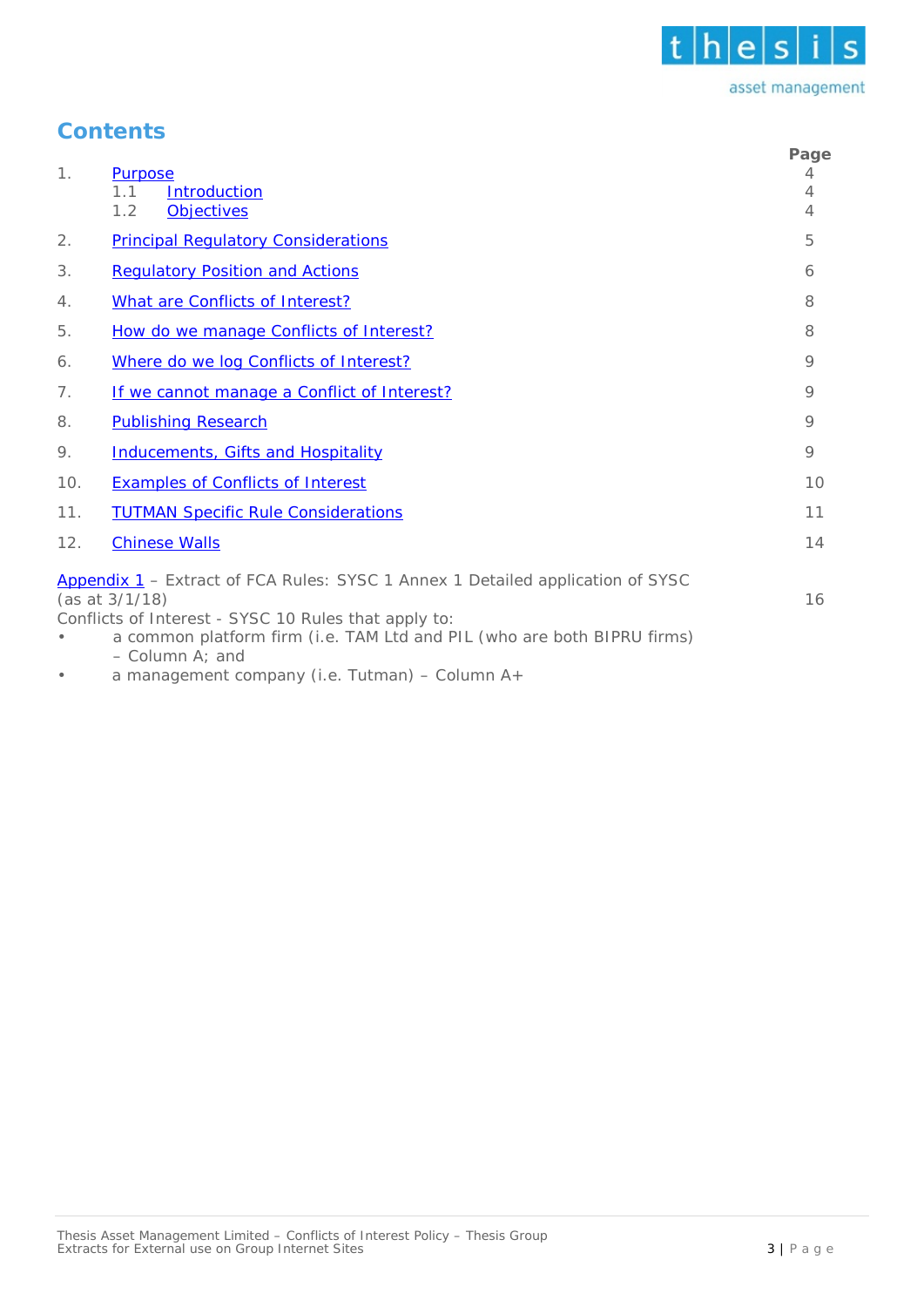

### **1. Purpose**

#### <span id="page-3-0"></span>**1.1 Introduction**

- 1.1.1 FCA Principle 8 requires firms to manage conflicts of interest fairly. It is our policy to identify the conflicts of interest that may exist between:
	- (a) ourselves or anyone linked to the firm and our clients or
	- (b) one client and another. We must ensure that clients are not adversely affected by potential risks.
- 1.1.2 We manage conflicts of interest:
	- To reduce the risk of Market Abuse;
	- To ensure that all clients are treated fairly:
	- To ensure that Thesis does not take any inappropriate benefit from its clients, and the information available to Thesis.
- 1.1.3 Therefore we document the arrangements we have put in place to manage the conflicts identified entailing a material potential risk of damage to the interests of one or more [clie](http://fsahandbook.info/FSA/glossary-html/handbook/Glossary/C?definition=G156)nts. We take all reasonable steps to prevent conflicts of interest from constituting or giving rise to a material risk of damage to the interests of our [clients. W](http://fsahandbook.info/FSA/glossary-html/handbook/Glossary/C?definition=G156)here the potential risk cannot be effectively managed with reasonable confidence to prevent the risk, we disclose this to our client before providing services. We make disclosure in a [durable](http://fsahandbook.info/FSA/glossary-html/handbook/Glossary/D?definition=G1286) [medium;](http://fsahandbook.info/FSA/glossary-html/handbook/Glossary/D?definition=G1286) providing sufficient detail to enable that [client](http://fsahandbook.info/FSA/glossary-html/handbook/Glossary/C?definition=G156) to take an informed decision with respect to the service in the context of which the conflict of interest arises.

### <span id="page-3-1"></span>**1.2 Objectives**

- 1.2.1 The key objectives of this policy are to:
	- Provide information regarding Conflicts of Interest
		- To ensure that Conflicts are managed in line with good integrity and governance principles, and in line with regulatory requirements and expectations.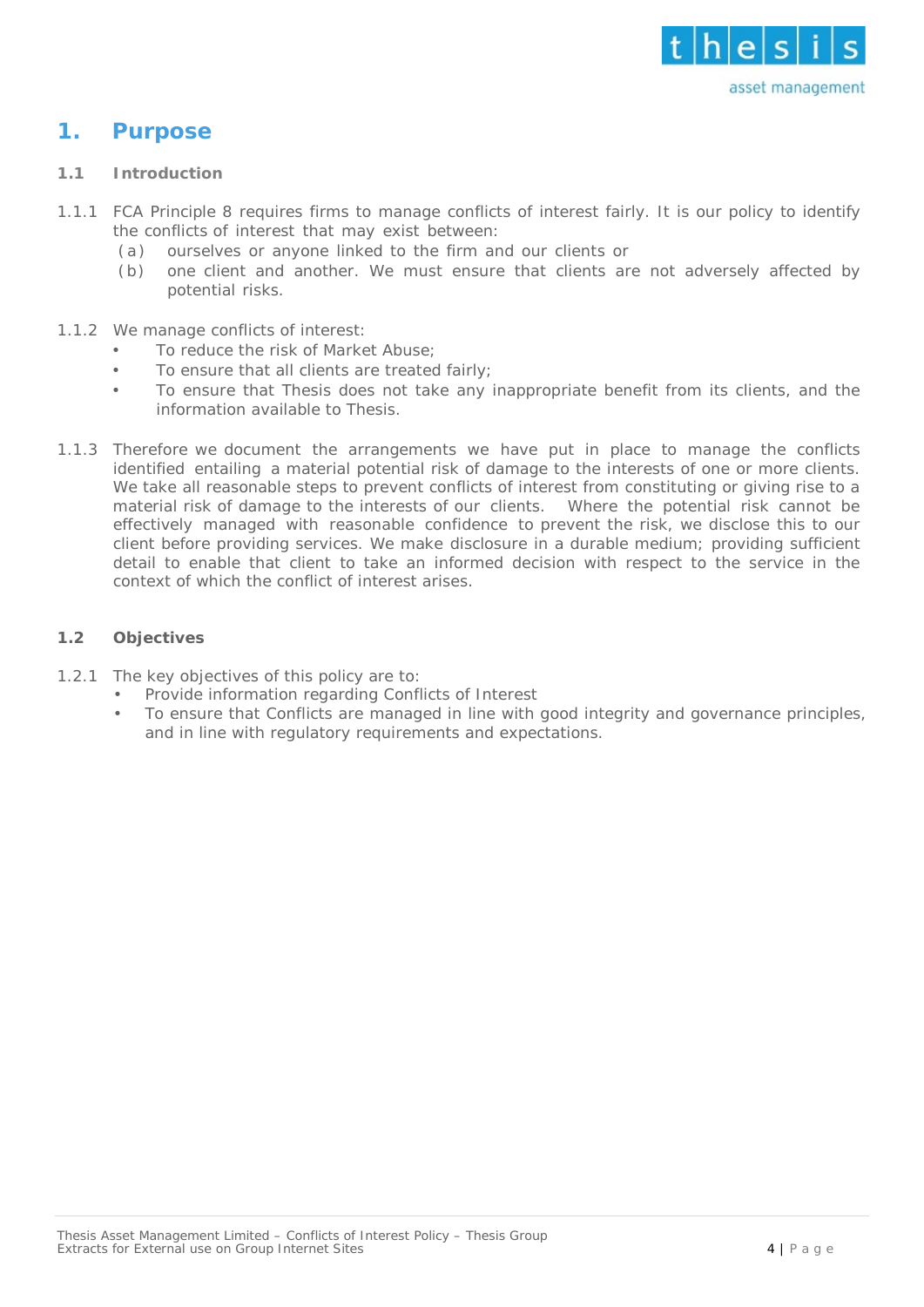

## <span id="page-4-0"></span>**2. Principal Regulatory Considerations**

Relevant Rule: **[PRIN](http://fshandbook.info/FS/html/FCA/PRIN/2/1) 2.1.1 R**

**8. Conflicts of interest:**

A firm must manage conflicts of interest fairly, both between itself and its customers and between a customer and another client.

### TAM Ltd and PIL (who are both BIPRU firms) are common platform firms.

Tutman is a management company.

**Application to a common platform firm** Relevant Rule: **SYSC 10.1.-2 G 03/01/2018**

For a *[common platform firm](https://www.handbook.fca.org.uk/handbook/glossary/G1967.html?date=2018-01-03)*:

(1) the *[MiFID Org Regulation](https://www.handbook.fca.org.uk/handbook/glossary/G3560m.html?date=2018-01-03)* applies, as summarised in *[SYSC 1 Annex 1](https://www.handbook.fca.org.uk/handbook/SYSC/1/Annex1.html?date=2018-01-03#D126)* 3.2G, *[SYSC 1 Annex 1](https://www.handbook.fca.org.uk/handbook/SYSC/1/Annex1.html?date=2018-01-03#D126)* 3.2-AR

and *[SYSC 1 Annex 1](https://www.handbook.fca.org.uk/handbook/SYSC/1/Annex1.html?date=2018-01-03#D126)* 3.2-BR; and

(2) the *[rules](https://www.handbook.fca.org.uk/handbook/glossary/G1036.html?date=2018-01-03)* and *[guidance](https://www.handbook.fca.org.uk/handbook/glossary/G494.html?date=2018-01-03)* in the table below apply:

| <b>Subject</b>                     | Applicable rule or guidance |
|------------------------------------|-----------------------------|
| Provision of services SYSC 10.1.2G |                             |
| Identifying conflicts              | SYSC 10.1.3R                |
| Types of conflicts                 | SYSC 10.1.5G                |
| Managing conflicts                 | <b>SYSC 10.1.7R</b>         |
| Conflicts policy                   | SYSC 10 1 12G               |

**General application** Relevant Rule: **SYSC 10.1.1 R 03/01/2018**

(1)5This section applies to a *[firm](https://www.handbook.fca.org.uk/handbook/glossary/G430.html?date=2018-01-03)* which provides services to its *[clients](https://www.handbook.fca.org.uk/handbook/glossary/G156.html?date=2018-01-03)* in the course of carrying on *[regulated activities](https://www.handbook.fca.org.uk/handbook/glossary/G974.html?date=2018-01-03)* or *[ancillary activities](https://www.handbook.fca.org.uk/handbook/glossary/G36.html?date=2018-01-03)* or providing *[ancillary services](https://www.handbook.fca.org.uk/handbook/glossary/G1965.html?date=2018-01-03)* (but only where the *[ancillary](https://www.handbook.fca.org.uk/handbook/glossary/G1965.html?date=2018-01-03)  [services](https://www.handbook.fca.org.uk/handbook/glossary/G1965.html?date=2018-01-03)* constitute *[MiFID business](https://www.handbook.fca.org.uk/handbook/glossary/G1976.html?date=2018-01-03)*).

(2) 5This section also applies to a *[management company](https://www.handbook.fca.org.uk/handbook/glossary/G2455.html?date=2018-01-03)*.

[**Note:** The provisions in *[SYSC 10.1](https://www.handbook.fca.org.uk/handbook/SYSC/10/1.html?date=2018-01-03#D2)* also implement articles 74(1) and 88 of *[CRD](https://www.handbook.fca.org.uk/handbook/glossary/G1966.html?date=2018-01-03)* and as applied under the discretion in the third paragraph of article 95(2) of the *[EU CRR](https://www.handbook.fca.org.uk/handbook/glossary/G3239.html?date=2018-01-03)*, *[BCD](https://www.handbook.fca.org.uk/handbook/glossary/G104.html?date=2018-01-03)* article 22 and *[BCD](https://www.handbook.fca.org.uk/handbook/glossary/G104.html?date=2018-01-03)* Annex V paragraph 1]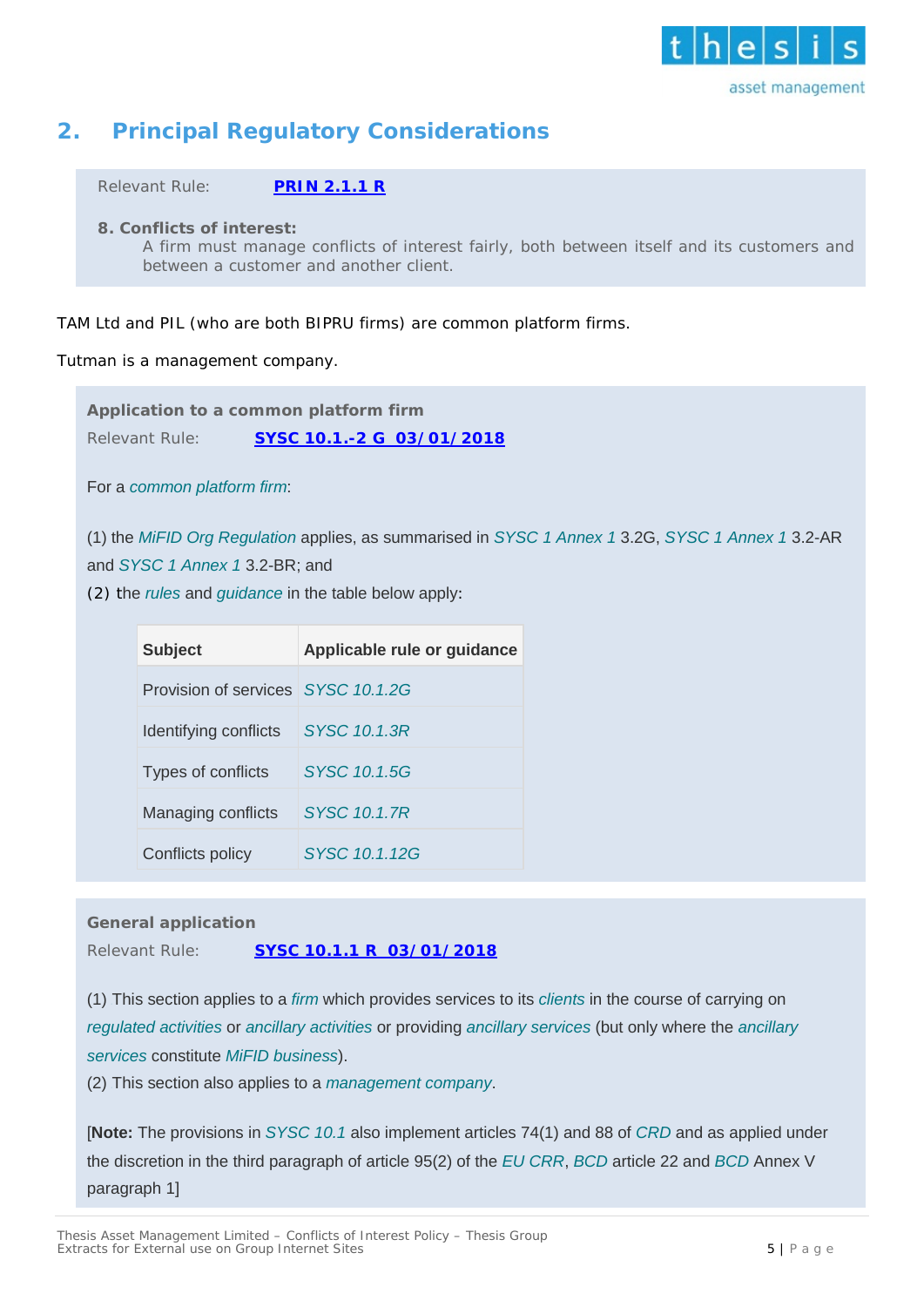

**Identifying Conflicts**

Relevant Rule: **SYSC 10.1.3 R 03/01/2018**

A firm must take all reasonable steps to identify conflicts of interest between:

- (1) the firm, including its managers, employees and appointed representatives (or where applicable, tied agents), or any person directly or indirectly linked to them by control, and a client of the firm; or
- (2) one client of the firm and another client;

that arise or may arise in the course of the firm providing any service referred to in SYSC 10.1.1 R including those caused by the receipt of inducements from third parties or by the firm's own remuneration and other incentive structures.

[Note: article 23(1) of MiFID]

### **Types of conflicts**

### Relevant Rule: **SYSC 10.1.5 G 03/01/2018**

The circumstances which should be treated as giving rise to a conflict of interest cover cases where there is a conflict between the interests of the *[firm](https://www.handbook.fca.org.uk/handbook/glossary/G430.html)* or certain *[persons](https://www.handbook.fca.org.uk/handbook/glossary/G869.html)* connected to the *[firm](https://www.handbook.fca.org.uk/handbook/glossary/G430.html)* or the *[firm'sgroup](https://www.handbook.fca.org.uk/handbook/glossary/G430.html)* and the duty the *[firm](https://www.handbook.fca.org.uk/handbook/glossary/G430.html)* owes to a *[client](https://www.handbook.fca.org.uk/handbook/glossary/G156.html)*; or between the differing interests of two or more of its *[clients](https://www.handbook.fca.org.uk/handbook/glossary/G156.html)*, to whom the *[firm](https://www.handbook.fca.org.uk/handbook/glossary/G430.html)* owes in each case a duty. It is not enough that the *[firm](https://www.handbook.fca.org.uk/handbook/glossary/G430.html)* may gain a benefit if there is not also a possible disadvantage to a *[client](https://www.handbook.fca.org.uk/handbook/glossary/G156.html)*, or that one *[client](https://www.handbook.fca.org.uk/handbook/glossary/G156.html)* to whom the *[firm](https://www.handbook.fca.org.uk/handbook/glossary/G430.html)* owes a duty may make a gain or avoid a loss without there being a concomitant possible loss to another such *[client](https://www.handbook.fca.org.uk/handbook/glossary/G156.html)*.

[**Note:** recital 45 to the *[MiFID Org Regulation](https://www.handbook.fca.org.uk/handbook/glossary/G3560m.html)*[9\]](https://www.handbook.fca.org.uk/handbook/glossary/G3560m.html)

### **Managing Conflicts**

Relevant Rule: **SYSC 10.1.7 R 03/01/2018**

A firm must maintain and operate effective organisational and administrative arrangements with a view to taking all reasonable steps to prevent conflicts of interest as defined in SYSC 10.1.3 R from constituting or giving rise to a material risk of damage to the interests of its clients.

See [Appendix 1](#page-15-0) for full details of the Conflicts of Interest - SYSC 10 Rules (as at 3/1/18) that apply to TAM Ltd, PIL and Tutman.

### **3. Regulatory Position & Action**

- 3.1 The FCA has stepped up their work in relation to conflicts and conflicts management in recent years:
	- Requirement for attestations from asset managers
	- [Conflicts of Interest section of the FCA website](http://www.fca.org.uk/firms/being-regulated/meeting-your-obligations/firm-guides/insurance-intermediaries/conflicts-interest)
	- [Conflicts of interest between asset managers and their customers: Identifying and](http://www.fca.org.uk/static/pubs/other/conflicts-of-interest.pdf)  [mitigating the risks](http://www.fca.org.uk/static/pubs/other/conflicts-of-interest.pdf) (November 2012).
	- Finalised Guidance [Supervising retail investment advice: inducements and conflicts of](http://www.fca.org.uk/your-fca/documents/finalised-guidance/fg14-01)  [interest](http://www.fca.org.uk/your-fca/documents/finalised-guidance/fg14-01) (January 2014).
	- [Fair, transparent and competitive: the FCA's vision for the asset management sector](http://www.fca.org.uk/news/fair-transparent-and-competitive-the-fcas-vision-for-the-asset-management-sector) (Speech – 30 October 2013).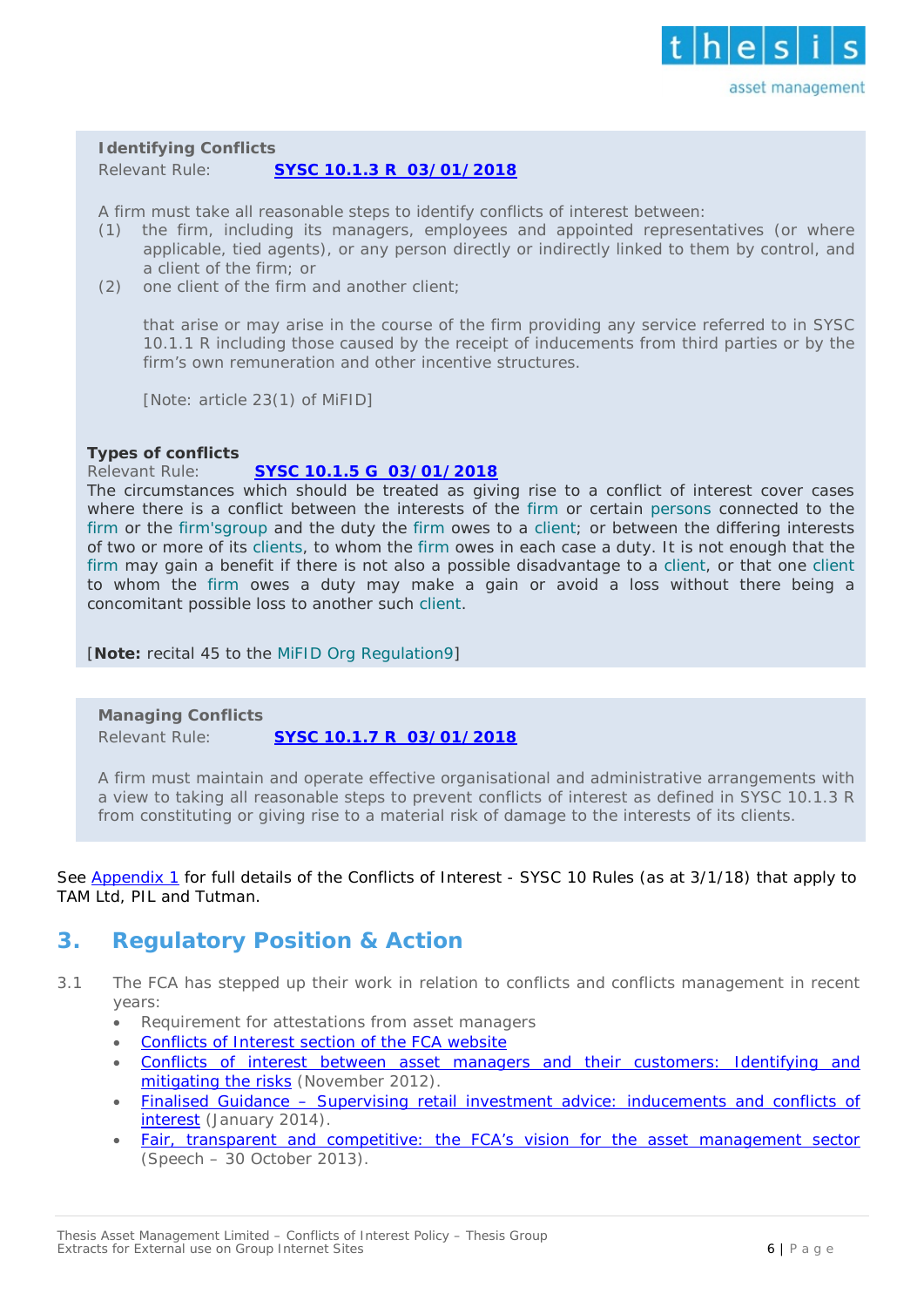

- FCA publishes a Decision Notice against Angela Burns deciding to ban and fine the former [non-executive director £154,800 for failing to disclose her conflicts of interest.](http://www.fca.org.uk/news/decision-notice-angela-burns) (May 2013).
- FCA fines Aviva Investors £17.6m for systems and control failings that led to its failure to [manage conflicts of interest fairly \(24 February 2015\)](http://www.fca.org.uk/news/fca-fines-aviva-investors-176m-for-systems-and-controls-failings)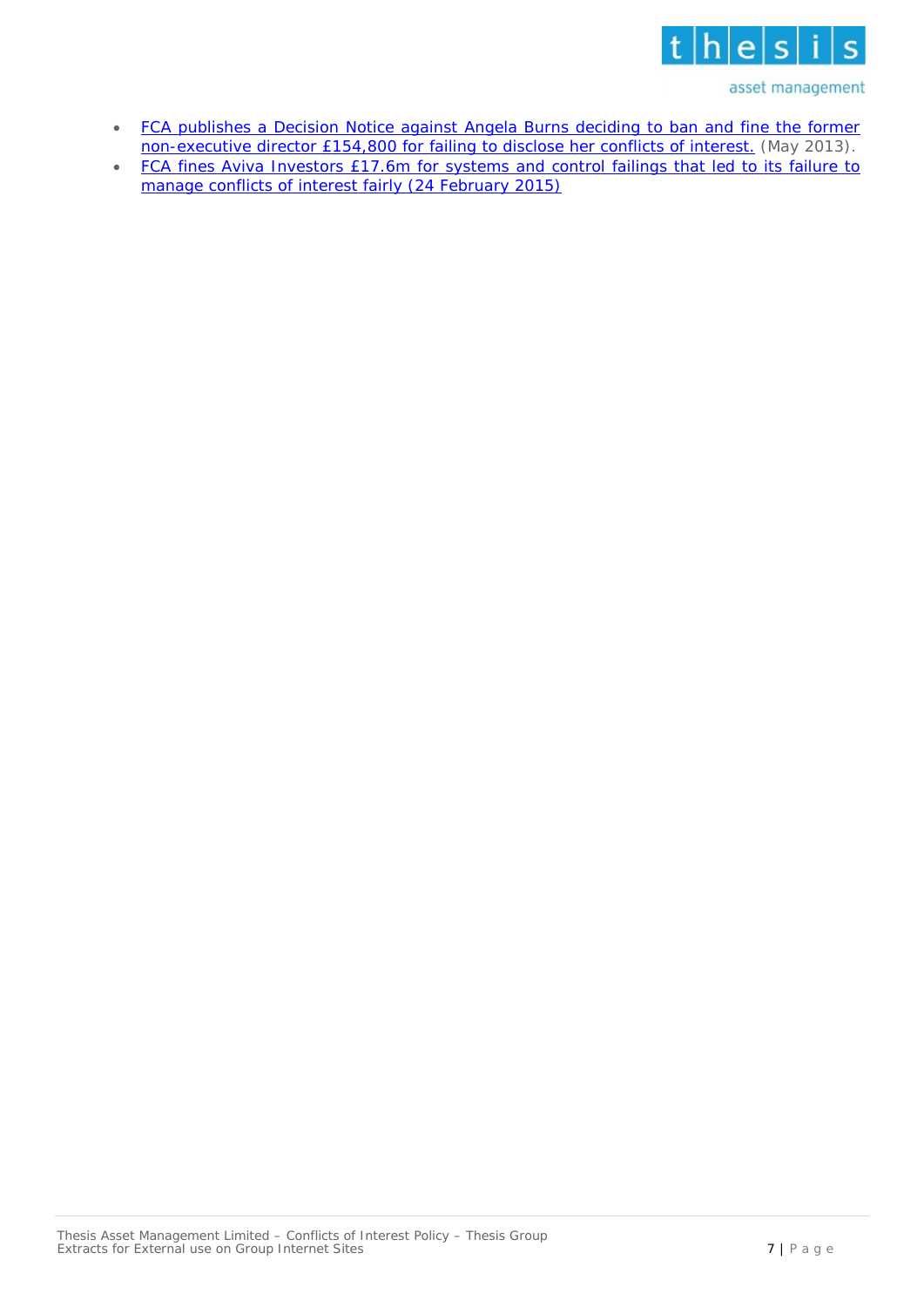

### <span id="page-7-0"></span>**4. What are Conflicts of Interest?**

4.1 The FCA has set out the types of conflict which must be considered **by Tutman** as a management company (this rule does not apply to TAM Ltd or PIL from 3/1/18):

### **Types of Conflicts**

### Relevant Rule: **SYSC 10.1.4 R 03/01/2018**

For the purposes of identifying the types of conflict of interest that arise, or may arise, in the course of providing a service and whose existence may damage the interests of a client, a management company must take into account, as a minimum, whether the firm or a relevant person, or a person directly or indirectly linked by control to the firm:

- (1) is likely to make a financial gain, or avoid a financial loss, at the expense of the client;
- (2) has an interest in the outcome of a service provided to the client or of a transaction carried out on behalf of the client, which is distinct from the client's interest in that outcome;
- (2A) in the case of a management company providing collective portfolio management services for a UCITS scheme, (2) also applies where the service is provided to, or the transaction is carried out on behalf of, a client other than the UCITS scheme;
- (3) has a financial or other incentive to favour the interest of another client or group of clients over the interests of the client;
- (4) carries on the same business as the client; or in the case of a management company, carries on the same activities for the UCITS scheme and for another client or clients which are not UCITS schemes; or
- (5) receives or will receive from a person other than the client an inducement in relation to a service provided to the client, in the form of monies, goods or services, other than the standard commission or fee for that service.

The conflict of interest may result from the firm or person providing a service referred to in SYSC 10.1.1 R or engaging in any other activity or, in the case of a management company, whether as a result of providing collective portfolio management services or otherwise.

[Note: article 17(1) of the UCITS implementing Directive].

### <span id="page-7-1"></span>**5. How do we manage Conflicts of Interest?**

- 5.1 The Group operates and maintains effective organisational and administrative arrangements with a view to taking all reasonable steps to prevent conflicts of interest identified from constituting or giving rise to a material risk of damage to the interests of its clients.
- 5.2 There are a number of ways in which the Group seeks to manage conflicts of interest:
	- All employees of the Group are subject to a Personal Account Dealing Policy. This is designed to avoid conflicts of interest arising from the acquisition by employees of shares or securities relating to a client, prospective client, target or acquirer of a client. There are limits to the extent to which employees are permitted to deal in such securities. A register is maintained of all personal account dealing undertaken by employees;
	- A remuneration policy which means that there is no direct link between the remuneration of employees engaged in one part of the Group with the remuneration of/or revenues generated by those employees in another part of the Group, where a conflict of interest may apply;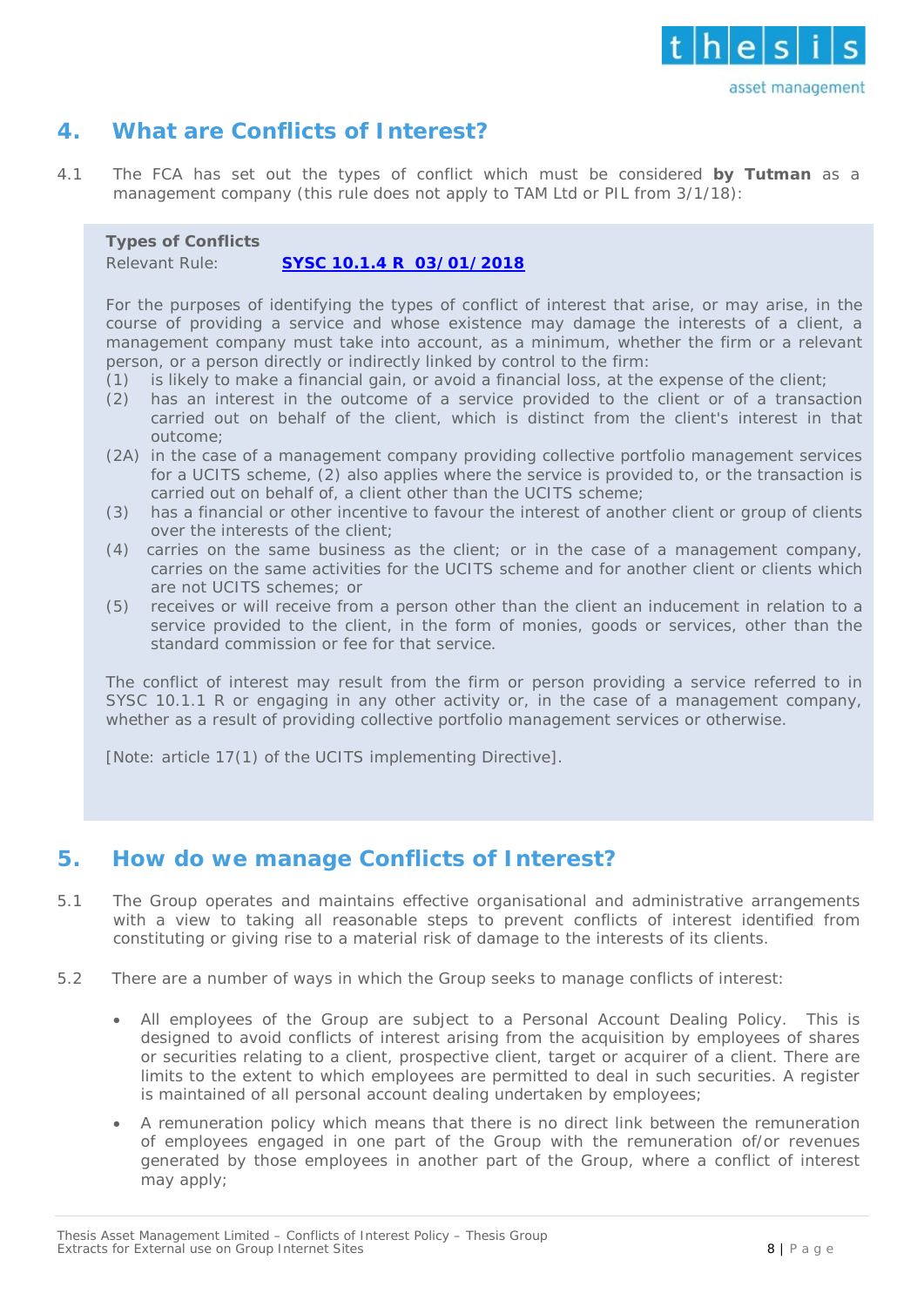

- Systems and controls, such as clear job descriptions and reporting lines and independent oversight and monitoring by compliance and the Group Compliance & Risk Committee, are designed to prevent or limit any employee from exercising undue influence over the way in which staff carry out services or activities;
- Where part of the Group provides investment management services for other Group entities, it must ensure that all of its clients are treated fairly and that a consistent service is provided to all clients without giving any undue preference to a Group entity;
- It is the policy of the Group that the highest standards of conduct will be observed for all categorisations of client, regardless of whether they are eligible counterparties, professional clients or retail clients.
- Chinese Walls, such as network controls and different systems (e.g. TAM and PIL) and introductions between the two firms (Intra-Company Client Introductions & Communications Policy).
- 5.3 In most instances, it is envisaged that the provision of investment management services may be undertaken without conflicts materialising.
- 5.4 All staff completed the CISI Professional Refresher Training on CoI in November 2016. New starters since that date have been required to complete it also. All staff are required to complete CISI Professional Refresher Training on CoI again in October 2018. Finally, our Annual Employee Declaration assists as a reminder and confirmation regarding conflicts and conflicts management.

### <span id="page-8-0"></span>**6. Where do we log Conflicts of Interest?**

Conflicts of interest are logged on the Group and entity specific Conflicts of Interest Registers which are maintained on the Group intranet.

### <span id="page-8-4"></span><span id="page-8-1"></span>**7. If we cannot manage a Conflict of Interest?**

7.1 If a particular situation arises whereby we cannot manage a conflict of interest, then a full disclosure must be made to the parties involved (which may or may not be clients of the firm). If this is the case, then the Chief Executive Officer and Compliance must be consulted and approve any written document.

### <span id="page-8-2"></span>**8. Publishing Research**

- 8.1 The issue of Thesis Research can also lead to conflicts of interest, particularly if such documentation is only made available to certain clients (or Investment Managers), or Personal Account Dealing is undertaken on the basis of such research.
- 8.2 The Personal Account Dealing Policy and the Issue of Investment Research Policy sets out the factors which are in place to manage such conflicts, and our Corporate requirements.

### <span id="page-8-3"></span>**9. Inducements, Gifts and Hospitality**

- 9.1 The issue of inducements, gifts and hospitality can also introduce an element of Conflict into the business, and these are managed in part through the requirements of the Inducements, Gifts and Hospitality Policy.
- 9.2 The FCA has issued industry quidance in relation to this area (which the above policy takes into account).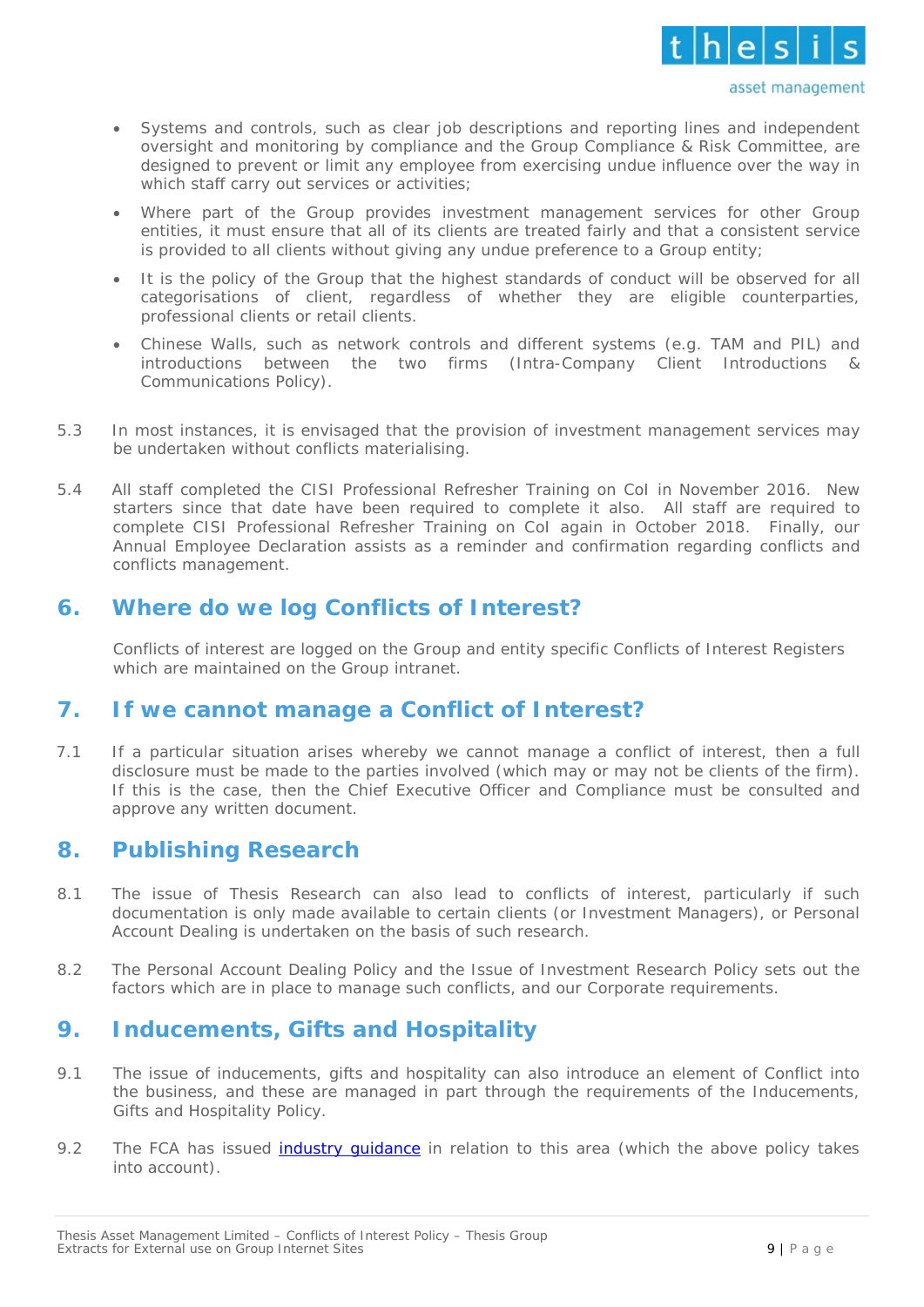

## <span id="page-9-0"></span>**10. Examples of Conflicts of Interest**

- 10.1 The following scenarios have been identified as potentially giving rise to a conflict of interest:
	- Where the Group is discretionary portfolio manager for more than one client or fund, in particular in respect of issues relating to allocation;
	- We are acting as investment manager for a client where another Group entity is acting either as investment manager or scheme operator;
	- An investment in TUTMAN funds by TAM staff where an activity is known to be occurring/proposed in a TUTMAN fund.
	- Where an employee of the Group engages in personal account dealing in respect of securities and the firm has a client with an interest that potentially conflicts with such dealing;
	- Where one part of a multi-service financial institution is used by another part of the same institution which owes fiduciary obligations, e.g. an investment manager placing orders with affiliated broker dealers; and
	- Where substantial gifts and entertainment (including non-monetary gifts) are received that may influence behaviour in a way that conflicts with the interests of the clients of the firm.
	- The Group may combine orders received from one client with those received for the accounts of other clients {and exceptionally may combine with its own orders). Such aggregation may operate on some occasions to a client's advantage and on some occasions to their disadvantage. Where orders have been aggregated, they will be allocated out to clients on a pro-rata basis.
	- Staff and Structure
		- o Excessive gifts and entertainment
		- o Exploiting confidential information for personal gain
		- o Inappropriate flow of information
		- o Performing conflicting tasks
		- o External interests and appointments
		- Investment Process and Portfolio Risk Management
			- o Favouring brokers for execution
			- Preferential treatment for some clients when allocating trades
			- o Potentially a conflict can arise when deciding how to allocate trades between clients particularly where favouring one client over another when crossing trades
	- Client Relationship
		- o Inappropriate handling of client complaints
		- o Unequal access to investment opportunities
		- o Error Management
- 10.2 Note that this list is not intended to be exhaustive; other situations may occur which give rise to an actual or potential conflict of interest arising.
- 10.3 The key consideration at all times is that where a situation contains either an inherent conflict, or the potential for a conflict to arise, employees of the Group will ensure that appropriate actions are taken and that those actions are consistent with the policies and procedures established.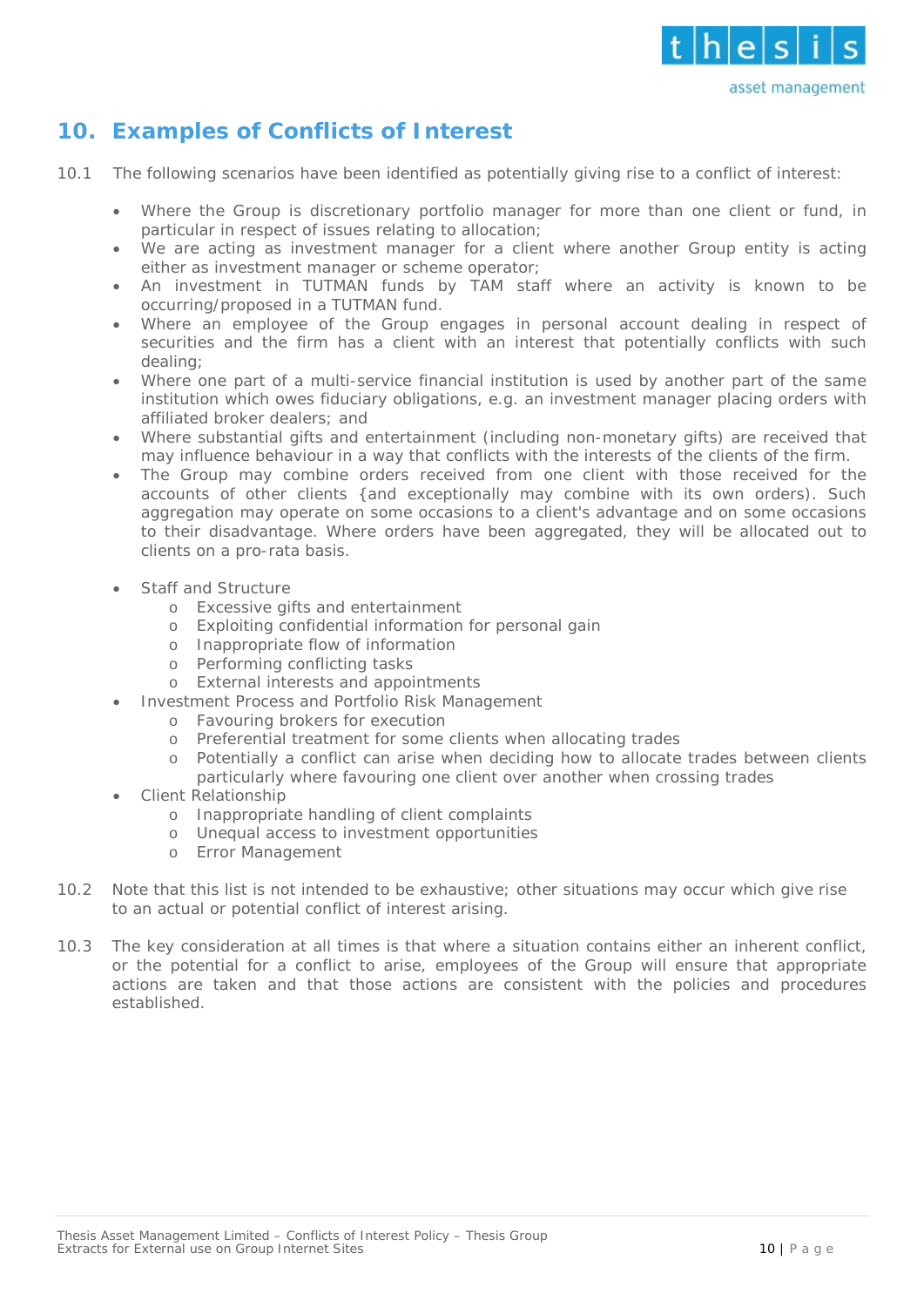

## <span id="page-10-0"></span>**11. TUTMAN Specific Rule Considerations**

- 11.1 TUTMAN, as an Authorised Fund Manager (management company) and Alternative Investment Fund Manager is subject to additional regulatory requirements with regards to conflicts management (and hence the separate register [\(section 6](#page-8-4) refers).
- 11.2 All of the requirements as stated above also apply to TUTMAN, as well as the matters below.

**Additional requirements for a management company** Relevant Rule: **SYSC 10.1.17 R 01/07/2011**

A management company, when identifying the types of conflict of interests for the purposes of SYSC 10.1.4 R, must take into account:

- (1) the interests of the firm, including those deriving from its belonging to a group or from the performance of services and activities, the interests of the clients and the duty of the firm towards the UCITS scheme or EEA UCITS scheme it manages; and
- (2) where it manages two or more UCITS schemes or EEA UCITS schemes, the interests of all of them.

[Note: article 17(2) of the UCITS implementing Directive]

Relevant Rule: **SYSC 10.1.18 R 01/07/2011**

### SYSC 10.1.18 G 01/07/2011

<sup>5</sup>[F](https://www.handbook.fca.org.uk/instrument/2011/2011_39.pdf)or a *[management company](https://www.handbook.fca.org.uk/handbook/glossary/G2455.html?date=2018-01-03)*, references to client in *[SYSC 10.1.4 R](https://www.handbook.fca.org.uk/handbook/SYSC/10/1.html?date=2018-01-03#D70)* and in the other *[rules](https://www.handbook.fca.org.uk/handbook/glossary/G1036.html?date=2018-01-03)* in this section should be construed as referring to any *[UCITS scheme](https://www.handbook.fca.org.uk/handbook/glossary/G1204.html?date=2018-01-03)* or *[EEA UCITS scheme](https://www.handbook.fca.org.uk/handbook/glossary/G2868.html?date=2018-01-03)* managed by that *[firm](https://www.handbook.fca.org.uk/handbook/glossary/G430.html?date=2018-01-03)* or which it intends to manage, and with or for the benefit of which the relevant activity is to be carried on.

**Structure and organisation of a management company** Relevant Rule: **SYSC 10.1.19 R 01/07/2011**

A management company must be structured and organised in such a way as to minimise the risk of a UCITS scheme's, EEA UCITS scheme's or client's interests being prejudiced by conflicts of interest between the management company and its clients, between two of its clients, between one of its clients and a UCITS scheme or an EEA UCITS scheme, or between two such schemes.

[Note: articles 12(1)(b) and 14(1)(d) of the UCITS Directive]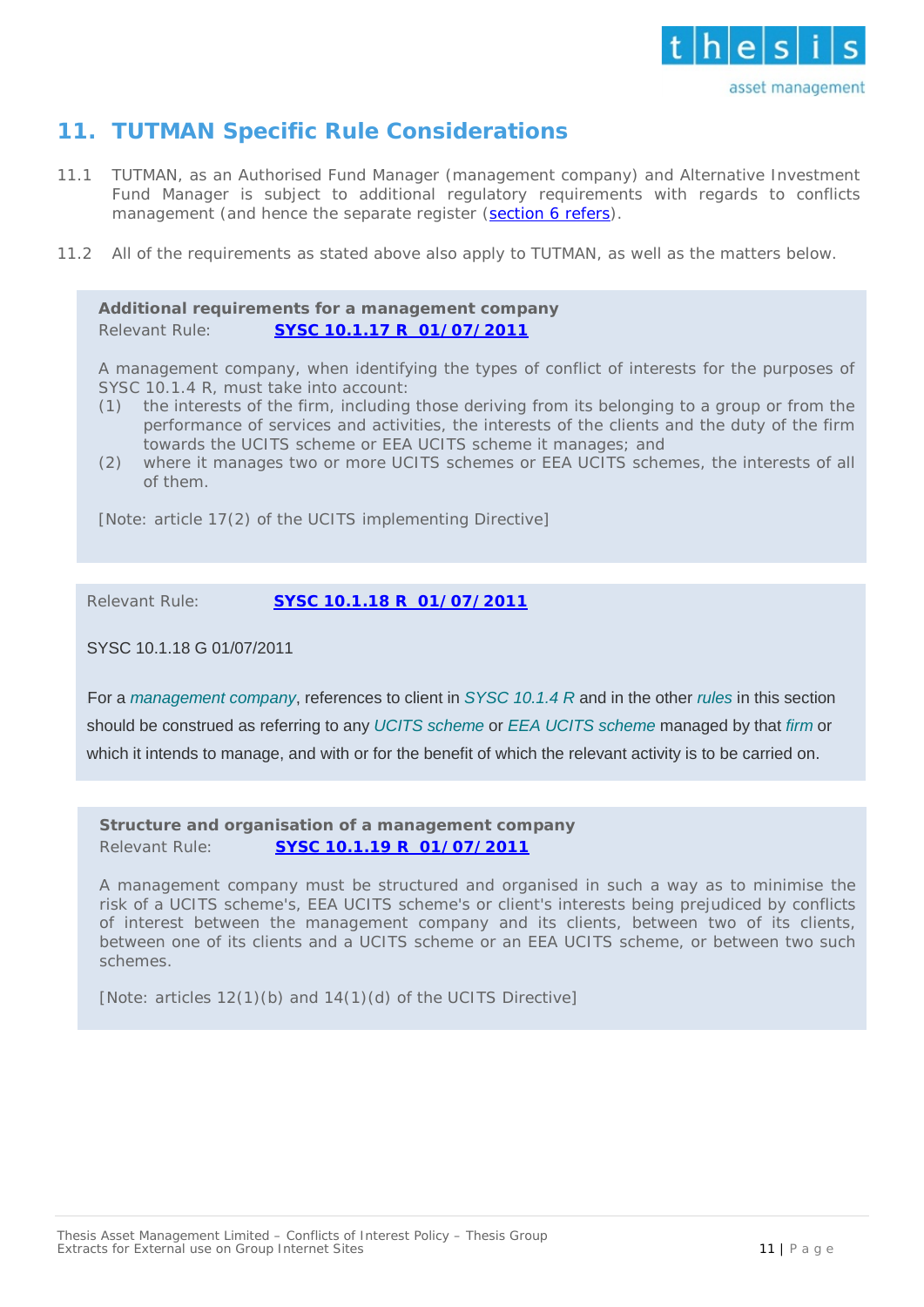

**Avoidance of conflicts of interest for a management company** Relevant Rule: **SYSC 10.1.20 R 01/07/2011**

A management company must try to avoid conflicts of interest and, when they cannot be avoided, ensure that the UCITS schemes and EEA UCITS schemes it manages are fairly treated.

**Disclosure of conflicts of interest for a management company** Relevant Rule: **SYSC 10.1.21 R 01/07/2011**

- (1) Where the organisational or administrative arrangements made by a management company for the management of conflicts of interest are not sufficient to ensure, with reasonable confidence, that risks of damage to the interests of the UCITS scheme or EEA UCITS scheme it manages or of its unitholders will be prevented, the senior personnel or other competent internal body of the firm must be promptly informed in order for them to take any necessary decision to ensure that in all cases the firm acts in the best interests of the scheme and of its unitholders.
- (2) A management company must report situations referred to in (1) to the unitholders of the UCITS scheme or EEA UCITS scheme it manages by any appropriate durable medium and give reasons for its decision.

[Note: articles 20(2) and 20(3) of the UCITS implementing Directive]

#### **Collective portfolio management investment firms** Relevant Rule: **SYSC 10.1.22 R 22/07/2013**

A collective portfolio management investment firm which manages investments other than for an AIF or UCITS for which it has been appointed as manager, must obtain approval from its client before it invests all or part of the client's portfolio in units or shares of an AIF or UCITS it manages.

[Note: article 12(2)(a) of the UCITS Directive and article 12(2)(a) of AIFMD]

### **Additional requirements for an AIFM**

Relevant Rule: **SYSC 10.1.23 R 22/07/2013**

An AIFM must take all reasonable steps to identify conflicts of interest that arise, in the course of managing AIFs, between:

- (1) the AIFM, including its managers, employees or any person directly or indirectly linked to the AIFM by control, and an AIF managed by the AIFM or the investors in that AIF; or
- (2) an AIF or the investors in that AIF, and another AIF or the investors in that AIF; or
- (3) an AIF or the investors in that AIF, and another client of the AIFM; or
- (4) an AIF or the investors in that AIF, and a UCITS managed by the AIFM or the investors in that UCITS; or
- (5) two clients of the AIFM.

[Note: article 14(1) first paragraph of AIFMD]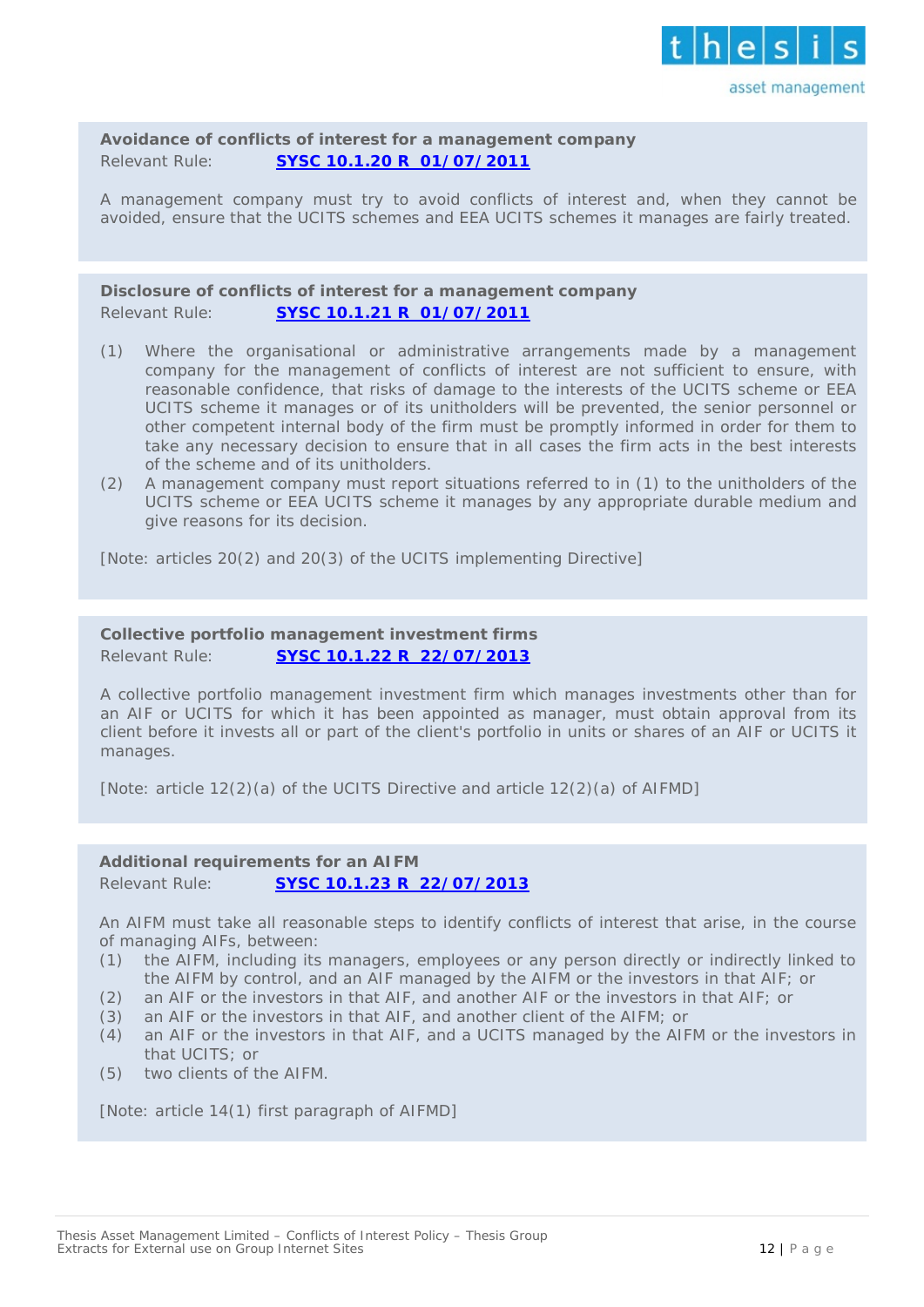

**Additional requirements for an AIFM** Relevant Rule: **SYSC 10.1.24 R 22/07/2013**

An AIFM must take all reasonable steps to avoid conflicts of interest and, when they cannot be avoided, manage, monitor and (where applicable) disclose those conflicts of interest in order to prevent them from adversely affecting the interests of the AIFs and their investors, and to ensure that the AIFs it manages are fairly treated.

#### **Additional requirements for an AIFM** Relevant Rule: **SYSC 10.1.25 R 22/07/2013**

An AIFM must:

- (1) maintain and operate effective organisational and administrative arrangements, with a view to taking all reasonable steps designed to identify, prevent, manage and monitor conflicts of interest in order to prevent them from adversely affecting the interests of the AIFs and their investors;
- (2) segregate, within its own operating environment, tasks and responsibilities which may be regarded as incompatible with each other or which may potentially generate systematic conflicts of interest; and
- (3) assess whether its operating conditions may involve any other material conflicts of interest and disclose them to the AIF's investors.

[Note: article 14(1) second and third paragraphs of AIFMD]

### **Additional requirements for an AIFM** Relevant Rule: **SYSC 10.1.26 R 22/07/2013**

If the organisational arrangements made by the AIFM to identify, prevent, manage and monitor conflicts of interest are not sufficient to ensure, with reasonable confidence, that risks of damage to investors' interests will be prevented, the AIFM must:

- (1) clearly disclose the general nature or sources of conflicts of interest to the investors before undertaking business on their behalf; and
- (2) develop appropriate policies and procedures.

[Note: article 14(2) of AIFMD]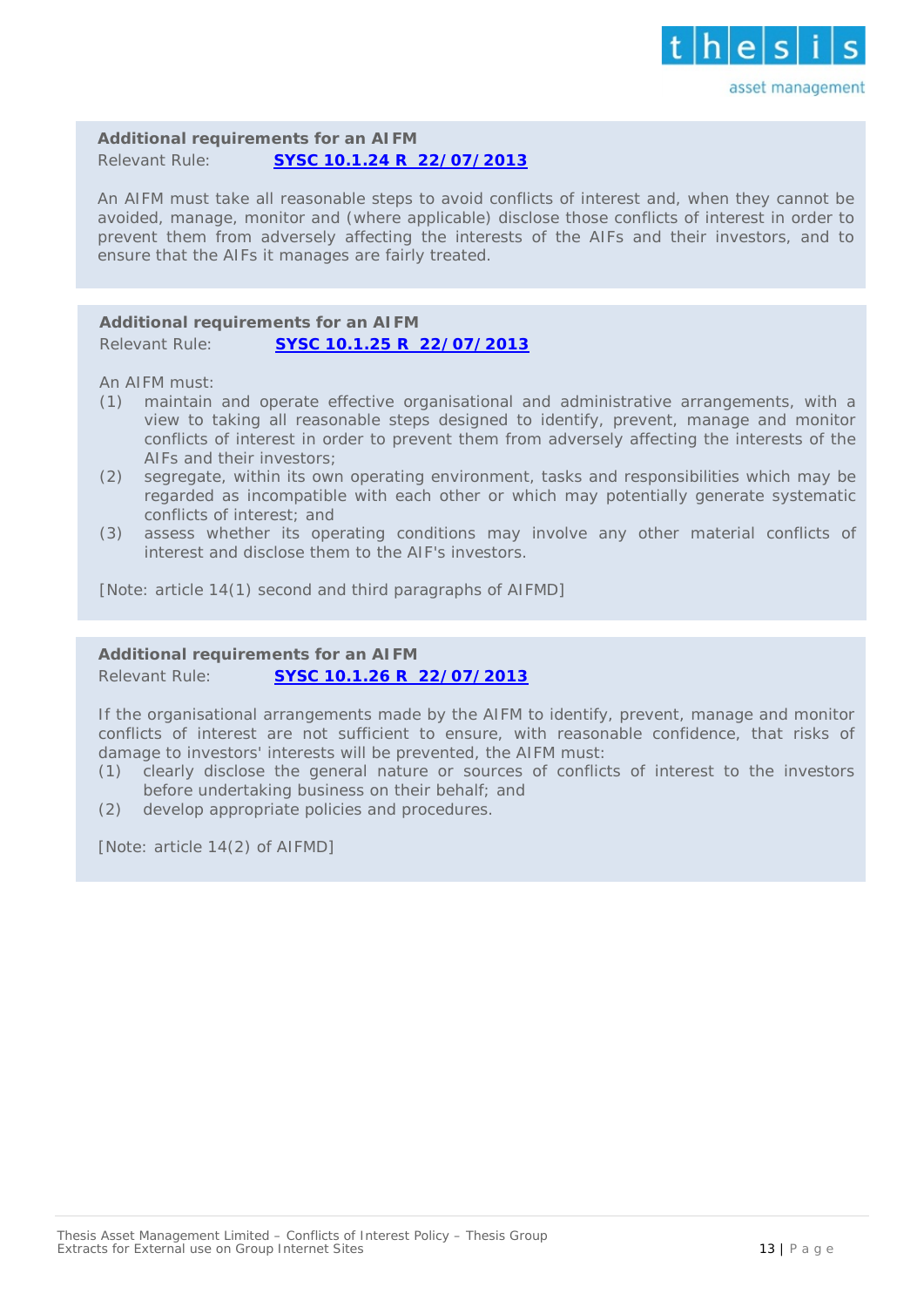

### <span id="page-13-0"></span>**12. Chinese Walls**

12.1 The FCA has set out Chinese walls requirements which must be followed **by Tutman and TAM Ltd and PIL**):

#### **SYSC 10.2 Chinese walls**

#### *Application*

Relevant Rule: **SYSC 10.2.1R 01/04/2009**

This section applies to any *[firm](https://www.handbook.fca.org.uk/handbook/glossary/G430.html?date=2018-01-03)*.

### *Control of information*

Relevant Rule: **SYSC 10.2.2R 03/07/2016**

(1) When a *[firm](https://www.handbook.fca.org.uk/handbook/glossary/G430.html?date=2018-01-03)* establishes and maintains a *[Chinese wall](https://www.handbook.fca.org.uk/handbook/glossary/G148.html?date=2018-01-03)* (that is, an arrangement that requires information held by a *[person](https://www.handbook.fca.org.uk/handbook/glossary/G869.html?date=2018-01-03)* in the course of carrying on one part of the business to be withheld from, or not to be used for, *[persons](https://www.handbook.fca.org.uk/handbook/glossary/G869.html?date=2018-01-03)* with or for whom it acts in the course of carrying on another part of its business) it may:

(a) withhold or not use the information held; and

(b) for that purpose, permit *[persons](https://www.handbook.fca.org.uk/handbook/glossary/G869.html?date=2018-01-03)* employed in the first part of its business to withhold the information held from those employed in that other part of the business;

but only to the extent that the business of one of those parts involves the carrying on of *[regulated activities](https://www.handbook.fca.org.uk/handbook/glossary/G974.html?date=2018-01-03)*[,2](https://www.handbook.fca.org.uk/instrument/2007/2007_9.pdf) *[ancillary activities](https://www.handbook.fca.org.uk/handbook/glossary/G36.html?date=2018-01-03)* or, in the case of *[MiFID business](https://www.handbook.fca.org.uk/handbook/glossary/G1976.html?date=2018-01-03)*, the provision of *[ancillary services](https://www.handbook.fca.org.uk/handbook/glossary/G1965.html?date=2018-01-03)*[.2](https://www.handbook.fca.org.uk/instrument/2007/2007_9.pdf)

(2) Information may also be withheld or not used by a *[firm](https://www.handbook.fca.org.uk/handbook/glossary/G430.html?date=2018-01-03)* when this is required by an established arrangement maintained between different parts of the business (of any kind) in the same *[group](https://www.handbook.fca.org.uk/handbook/glossary/G486.html?date=2018-01-03)*. This provision does not affect any requirement to transmit or use information that may arise apart from the *[rules](https://www.handbook.fca.org.uk/handbook/glossary/G1036.html?date=2018-01-03)* in *[COBS](https://www.handbook.fca.org.uk/handbook/glossary/G2360.html?date=2018-01-03)*.

(3) For the purpose of this *[rule](https://www.handbook.fca.org.uk/handbook/glossary/G1036.html?date=2018-01-03)*, "maintains" includes taking reasonable steps to ensure that the arrangements remain effective and are adequately monitored, and must be interpreted accordingly.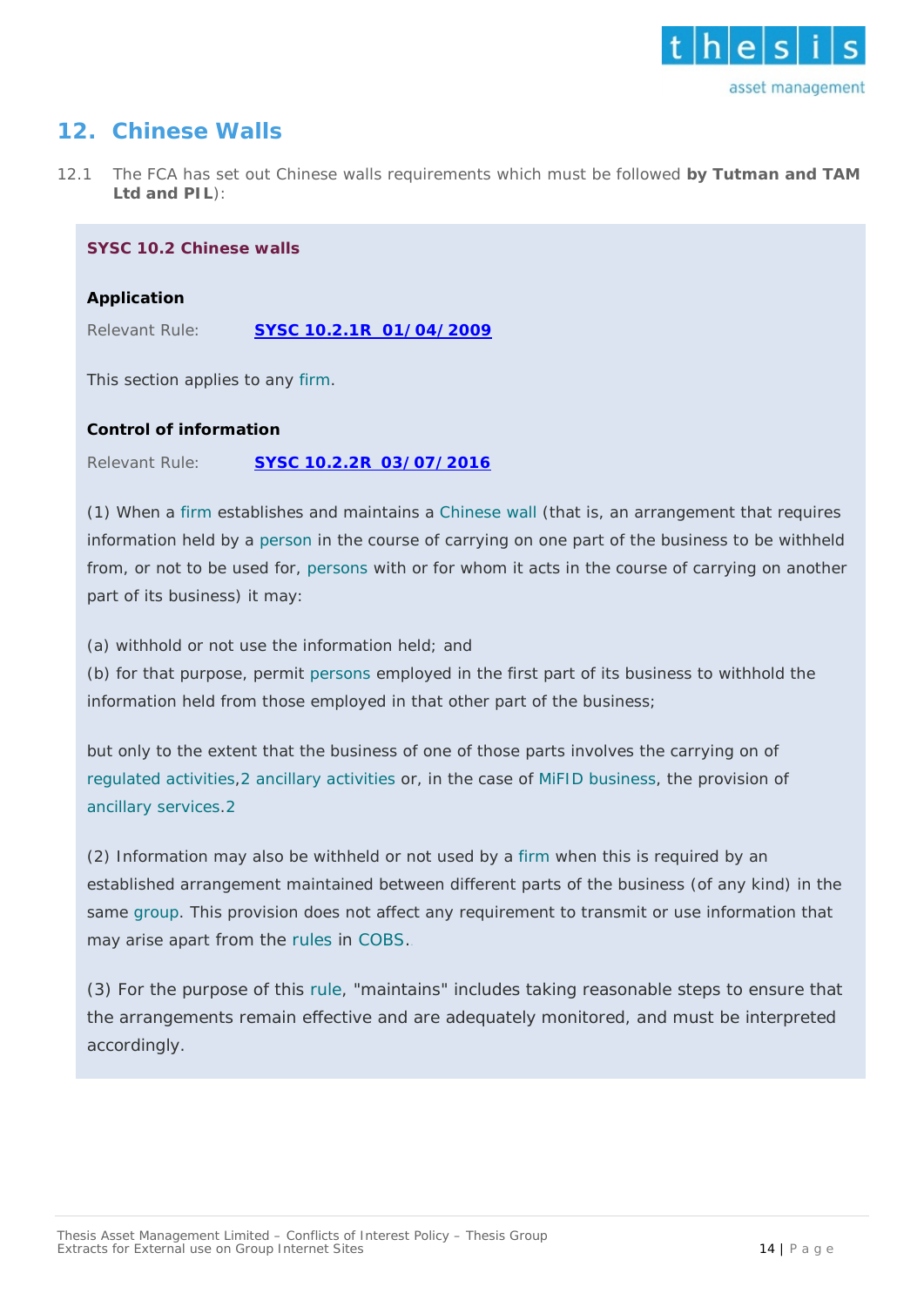

### *Effect of rules*

Relevant Rule: **SYSC 10.2.3G 03/07/2016**

*SYSC [10.2.2 R](https://www.handbook.fca.org.uk/handbook/SYSC/10/2.html?date=2018-01-03#DES131)* is made under section 137[P6](https://www.handbook.fca.org.uk/instrument/2013/FCA_2013_10_PRA_2013_5.pdf) of the *[Act](https://www.handbook.fca.org.uk/handbook/glossary/G10.html?date=2018-01-03)* (Control of information rules). It has the following effect:

(1) acting in conformity with *[SYSC 10.2.2 R \(1\)](https://www.handbook.fca.org.uk/handbook/SYSC/10/2.html?date=2018-01-03#DES133)* provides a defence against proceedings brought under sections89(2), 90(1) and 91(1) [4o](https://www.handbook.fca.org.uk/instrument/2015/FCA_2015_37.pdf)f the *[Financial Services Act 2012](http://www.legislation.gov.uk/ukpga/2012/21/2013-06-10)* (Misleading statements, Misleading impressions and Misleading statements etc. in relation to benchmarks) see sections 89(3)(b), 90(9)(c) and 91(3)(b); and 5

(2) [deleted]

(3) acting in conformity with *[SYSC 10.2.2 R \(1\)](https://www.handbook.fca.org.uk/handbook/SYSC/10/2.html?date=2018-01-03#DES133)* provides a defence for a firm against *[FCA](https://www.handbook.fca.org.uk/handbook/glossary/G2974.html?date=2018-01-03)* enforcement action, or an action for damages under section 138D of the *[Act](https://www.handbook.fca.org.uk/handbook/glossary/G10.html?date=2018-01-03)*, based on a breach of a relevant requirement to disclose or use this information.

### *Attribution of knowledge*

Relevant Rule: **SYSC 10.2.4R 01/04/2009**

When any of the *[rules](https://www.handbook.fca.org.uk/handbook/glossary/G1036.html?date=2018-01-03)* of *[COBS](https://www.handbook.fca.org.uk/handbook/glossary/G2360.html?date=2018-01-03)* or *[CASS](https://www.handbook.fca.org.uk/handbook/glossary/G136.html?date=2018-01-03)* apply to a *[firm](https://www.handbook.fca.org.uk/handbook/glossary/G430.html?date=2018-01-03)* that acts with knowledge, the *[firm](https://www.handbook.fca.org.uk/handbook/glossary/G430.html?date=2018-01-03)* will not be taken to act with knowledge for the purposes of that *[rule](https://www.handbook.fca.org.uk/handbook/glossary/G1036.html?date=2018-01-03)* if none of the relevant individuals involved on behalf of the *[firm](https://www.handbook.fca.org.uk/handbook/glossary/G430.html?date=2018-01-03)* acts with that knowledge as a result of arrangements established under *[SYSC 10.2.2 R](https://www.handbook.fca.org.uk/handbook/SYSC/10/2.html?date=2018-01-03#DES131)*.

<sup>1</sup>[R](https://www.handbook.fca.org.uk/instrument/2007/2007_58.pdf)elevant Rule: **SYSC 10.2.5G 01/04/2009**

When a *[firm](https://www.handbook.fca.org.uk/handbook/glossary/G430.html?date=2018-01-03)* manages a conflict of interest using the arrangements in *SYSC [10.2.2 R](https://www.handbook.fca.org.uk/handbook/SYSC/10/2.html?date=2018-01-03#DES131)* which take the form of a *[Chinese wall](https://www.handbook.fca.org.uk/handbook/glossary/G148.html?date=2018-01-03)*, individuals on the other side of the wall will not be regarded as being in possession of knowledge denied to them as a result of the *[Chinese wall](https://www.handbook.fca.org.uk/handbook/glossary/G148.html?date=2018-01-03)*.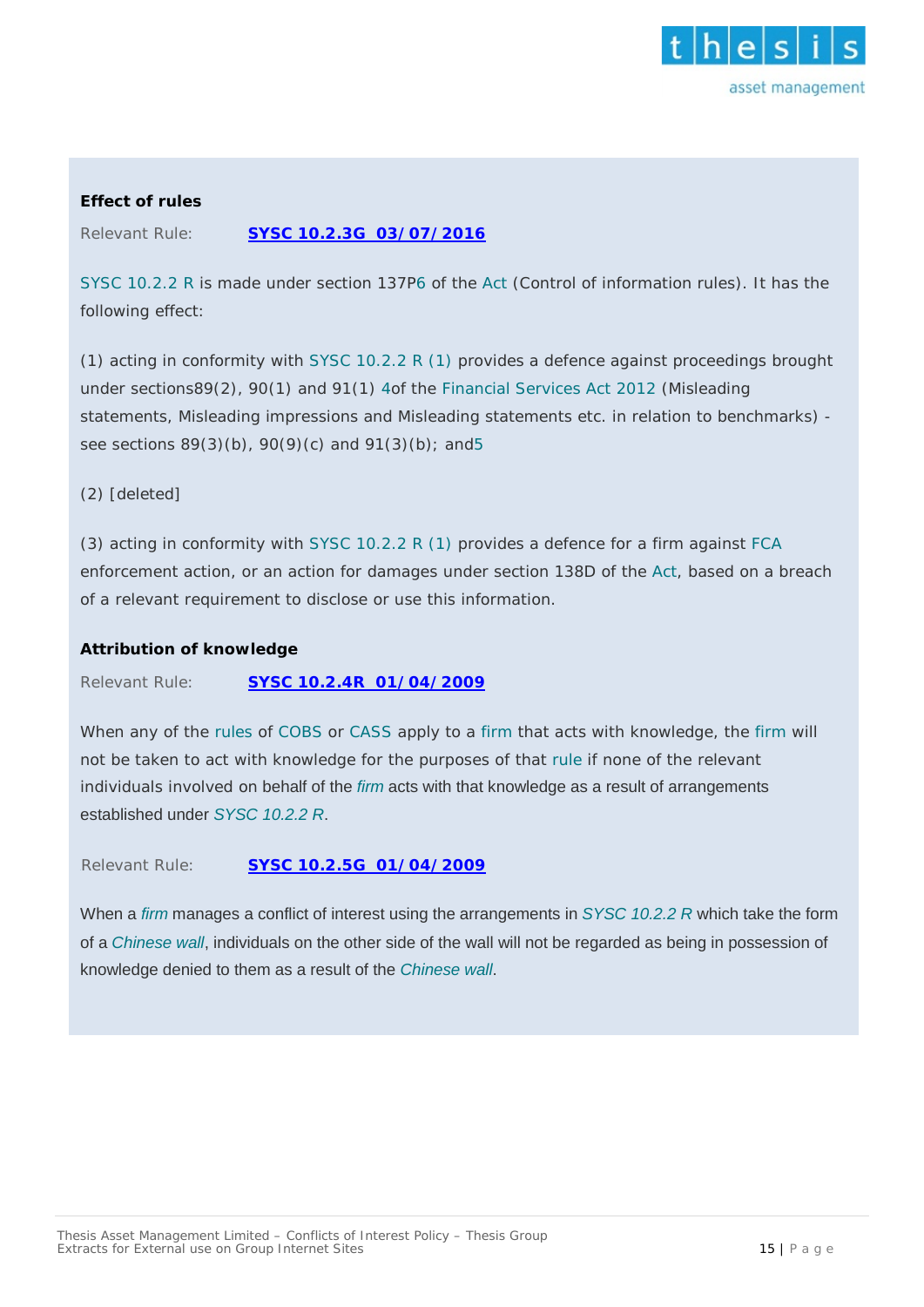

### <span id="page-15-0"></span>**Appendix 1 – Extract of FCA Rules: SYSC 1 Annex 1 Detailed application of SYSC (as at 3/1/18)**

**Conflicts of Interest - SYSC 10 Rules that apply to:**

- **a common platform firm (i.e. TAM Ltd and PIL (who are both BIPRU firms) – Column A; and**
- **a management company (i.e. Tutman) – Column A+**

| Provision                  | Column A                                                                                | <b>COLUMN A+</b>                                                                                                                       | <b>COLUMN A++</b>                                                 | Column B                                                                                                                                                                                                        |
|----------------------------|-----------------------------------------------------------------------------------------|----------------------------------------------------------------------------------------------------------------------------------------|-------------------------------------------------------------------|-----------------------------------------------------------------------------------------------------------------------------------------------------------------------------------------------------------------|
| SYSC <sub>10</sub>         | Application to a<br>common platform<br>firm other than to<br>a UCITS<br>investment firm | Application to a UCITS<br>management company                                                                                           | Application to a<br>full-scope UK<br>AIFM of an<br>authorised AIF | Application to all other firms apart<br>from insurers, UK ISPVs,<br>managing agents, the Society,<br>full-scope UK AIFMs of<br>unauthorised AIFs, MiFID<br>optional exemption firms and<br>third country firms. |
| SYSC 10.1.- Guidance<br>2G |                                                                                         | Guidance in relation to<br>relation to a UCITS<br>investment firm in<br>relation to its MiFID<br>business; otherwise not<br>applicable | Not applicable                                                    | Not applicable                                                                                                                                                                                                  |
| SYSC 10.1 .-<br>1G         | Not applicable                                                                          | Not applicable                                                                                                                         | Not applicable                                                    | Not applicable                                                                                                                                                                                                  |
| SYSC 10.1.1<br>$R$ .       | <b>Rule</b>                                                                             | <b>Rule</b>                                                                                                                            | Not applicable                                                    | Rule                                                                                                                                                                                                            |
| <b>SYSC</b><br>$10.1.1A$ R | Not applicable                                                                          | Not applicable                                                                                                                         | Rule                                                              | Not applicable                                                                                                                                                                                                  |
| SYSC 10.1.2<br>G           | Guidance                                                                                | Guidance                                                                                                                               | Not applicable                                                    | Guidance                                                                                                                                                                                                        |
| SYSC 10.1.3<br>$R$ .       | <b>Rule</b>                                                                             | <b>Rule</b>                                                                                                                            | Not applicable                                                    | Rule                                                                                                                                                                                                            |
| SYSC 10.1.4<br>$R$ .       | Not applicable                                                                          | <b>Rule</b>                                                                                                                            | Not applicable                                                    | Guidance - but applies as a rule<br>in relation to the production or<br>arrangement of investment                                                                                                               |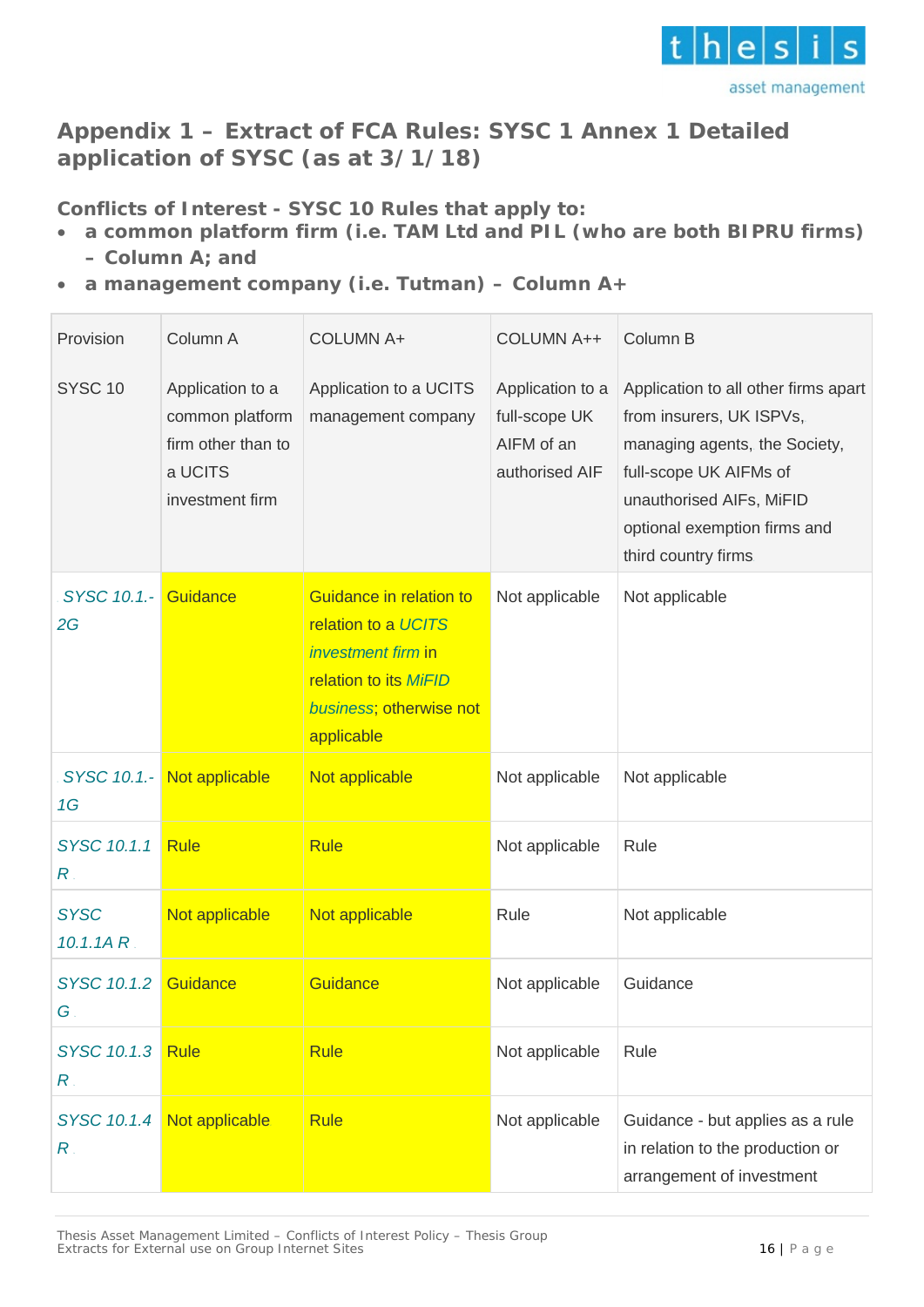

| Provision                                    | Column A                                                                                | <b>COLUMN A+</b>                             | <b>COLUMN A++</b>                                                 | Column B                                                                                                                                                                                                               |
|----------------------------------------------|-----------------------------------------------------------------------------------------|----------------------------------------------|-------------------------------------------------------------------|------------------------------------------------------------------------------------------------------------------------------------------------------------------------------------------------------------------------|
| SYSC <sub>10</sub>                           | Application to a<br>common platform<br>firm other than to<br>a UCITS<br>investment firm | Application to a UCITS<br>management company | Application to a<br>full-scope UK<br>AIFM of an<br>authorised AIF | Application to all other firms apart<br>from insurers, UK ISPVs,<br>managing agents, the Society,<br>full-scope UK AIFMs of<br>unauthorised AIFs, MiFID<br>optional exemption firms and<br>third country firms.        |
|                                              |                                                                                         |                                              |                                                                   | research, or the production or<br>dissemination of non-<br>independent research, in<br>accordance with COBS 12.2                                                                                                       |
| <b>SYSC</b><br>10.1.4A G                     | Not applicable                                                                          | Not applicable                               | Not applicable                                                    | Guidance                                                                                                                                                                                                               |
| SYSC 10.1.5<br>$G$ .                         | Guidance                                                                                | Guidance                                     | Not applicable                                                    | Guidance                                                                                                                                                                                                               |
| SYSC 10.1.6<br>$R$ .                         | Not applicable                                                                          | <b>Rule</b>                                  | Not applicable                                                    | Guidance - but applies as a rule<br>in relation to the production or<br>arrangement of investment<br>research., or the production or<br>dissemination of non-<br>independent research, in<br>accordance with COBS 12.2 |
| <b>SYSC</b><br>10.1.6A G                     | Not applicable                                                                          | Not applicable                               | Guidance.                                                         | Guidance                                                                                                                                                                                                               |
| <b>SYSC</b><br>10.1.6BG                      | Not applicable                                                                          | Guidance                                     | Guidance                                                          | Guidance                                                                                                                                                                                                               |
| SYSC 10.1.7<br>$R_{\scriptscriptstyle\perp}$ | <b>Rule</b>                                                                             | <b>Rule</b>                                  | Not applicable                                                    | Rule                                                                                                                                                                                                                   |
| SYSC 10.1.8<br>$R_{\cdot}$                   | Not applicable                                                                          | <b>Rule</b>                                  | Not applicable                                                    | Rule                                                                                                                                                                                                                   |
| <b>SYSC</b><br>10.1.8AR                      | Not applicable                                                                          | <b>Rule</b>                                  | Not applicable                                                    | Rule                                                                                                                                                                                                                   |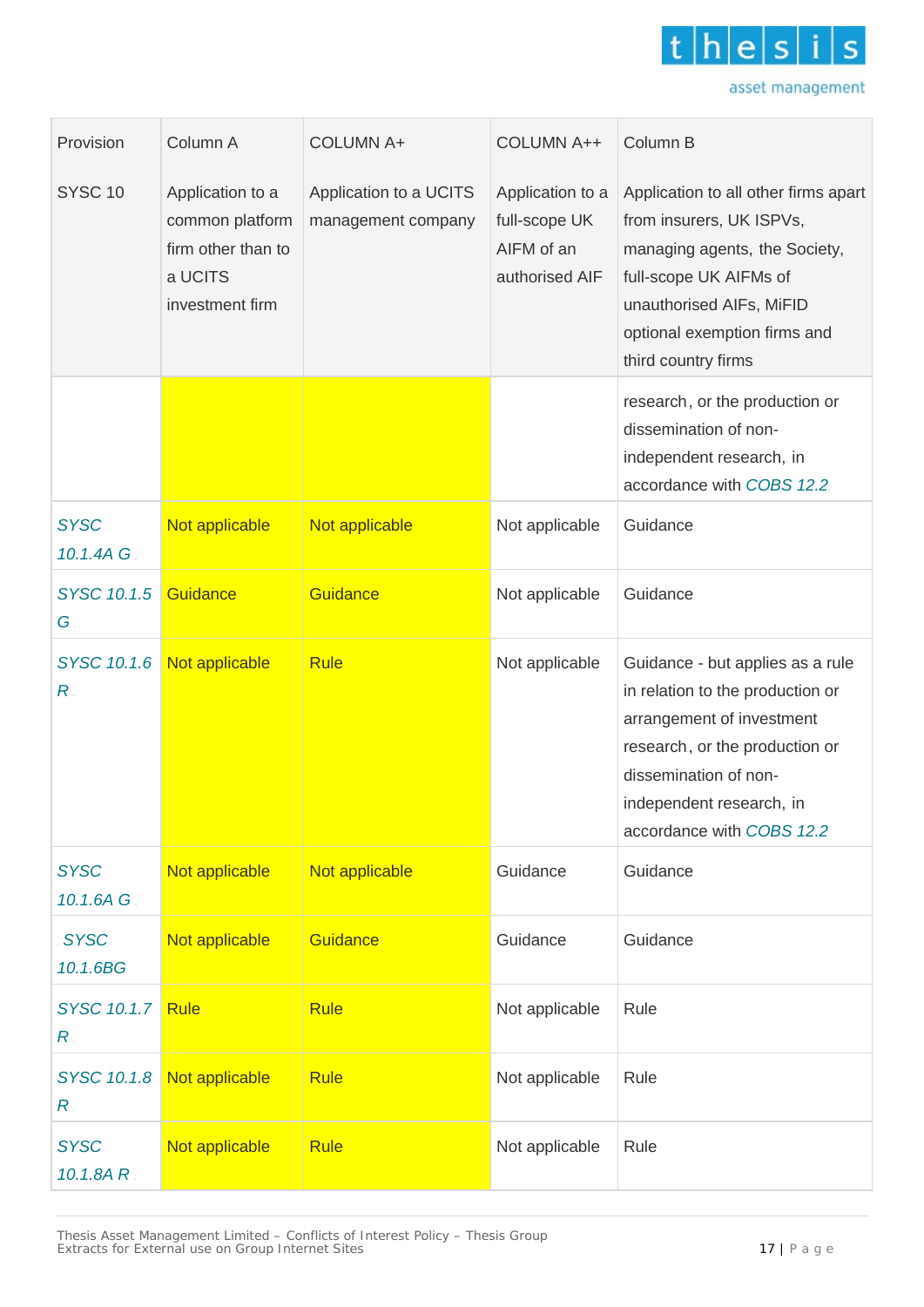

| Provision                          | Column A                                                                                | <b>COLUMN A+</b>                             | COLUMN A++                                                        | Column B                                                                                                                                                                                                              |
|------------------------------------|-----------------------------------------------------------------------------------------|----------------------------------------------|-------------------------------------------------------------------|-----------------------------------------------------------------------------------------------------------------------------------------------------------------------------------------------------------------------|
| SYSC <sub>10</sub>                 | Application to a<br>common platform<br>firm other than to<br>a UCITS<br>investment firm | Application to a UCITS<br>management company | Application to a<br>full-scope UK<br>AIFM of an<br>authorised AIF | Application to all other firms apart<br>from insurers, UK ISPVs,<br>managing agents, the Society,<br>full-scope UK AIFMs of<br>unauthorised AIFs, MiFID<br>optional exemption firms and<br>third country firms.       |
| SYSC 10.1.9<br>G.                  | Not applicable                                                                          | Guidance                                     | Not applicable                                                    | Guidance                                                                                                                                                                                                              |
| <b>SYSC</b><br>10.1.9AR            | Not applicable                                                                          | Not applicable                               | Not applicable                                                    | Guidance                                                                                                                                                                                                              |
| <b>SYSC</b><br>10.1.10 R           | Not applicable                                                                          | <b>Rule</b>                                  | Not applicable                                                    | Guidance - but applies as a rule<br>in relation to the production or<br>arrangement of investment<br>research, or the production or<br>dissemination of non-<br>independent research, in<br>accordance with COBS 12.2 |
| <b>SYSC</b><br>10.1.11R            | Not applicable                                                                          | <b>Rule</b>                                  | Not applicable                                                    | Guidance - but applies as a rule<br>in relation to the production or<br>arrangement of investment<br>research, or the production or<br>dissemination of non-<br>independent research, in<br>accordance with COBS 12.2 |
| <b>SYSC</b><br>10.1.11A G.         | Not applicable                                                                          | Not applicable                               | Guidance.                                                         | Guidance                                                                                                                                                                                                              |
| <b>SYSC</b><br>10.1.11BG           | Not applicable                                                                          | Guidance                                     | Guidance                                                          | Guidance                                                                                                                                                                                                              |
| <b>SYSC</b><br>$10.1.12 \text{ G}$ | <b>Guidance</b>                                                                         | <b>Guidance</b>                              | Guidance.                                                         | Guidance                                                                                                                                                                                                              |
| <b>SYSC</b>                        | [deleted]                                                                               | [deleted]                                    | [deleted]                                                         | [deleted]                                                                                                                                                                                                             |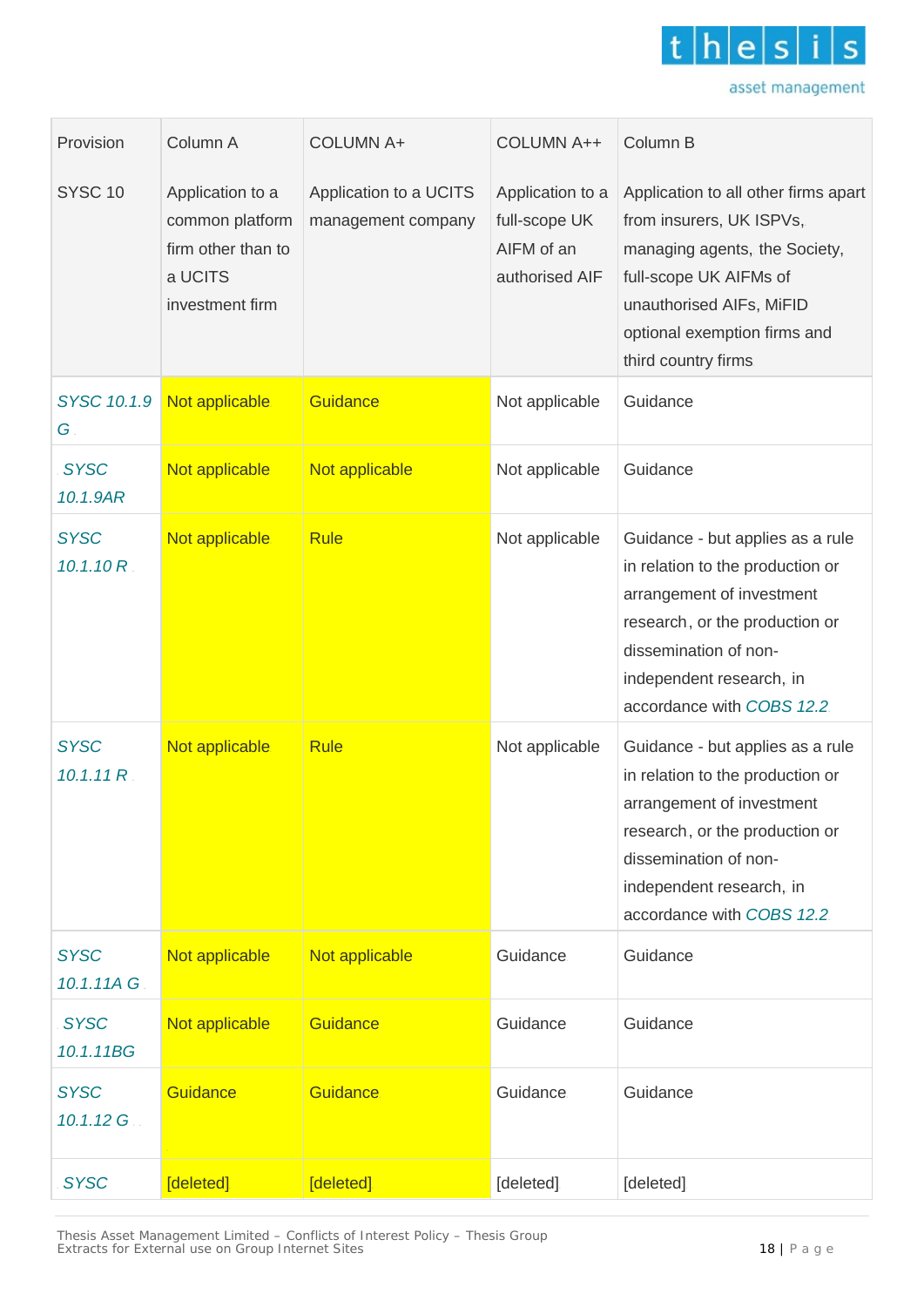

| Provision                                               | Column A                                                                                | <b>COLUMN A+</b>                             | <b>COLUMN A++</b>                                                 | Column B                                                                                                                                                                                                        |
|---------------------------------------------------------|-----------------------------------------------------------------------------------------|----------------------------------------------|-------------------------------------------------------------------|-----------------------------------------------------------------------------------------------------------------------------------------------------------------------------------------------------------------|
| SYSC <sub>10</sub>                                      | Application to a<br>common platform<br>firm other than to<br>a UCITS<br>investment firm | Application to a UCITS<br>management company | Application to a<br>full-scope UK<br>AIFM of an<br>authorised AIF | Application to all other firms apart<br>from insurers, UK ISPVs,<br>managing agents, the Society,<br>full-scope UK AIFMs of<br>unauthorised AIFs, MiFID<br>optional exemption firms and<br>third country firms. |
| $10.1.13 -$<br>10.1.15G                                 |                                                                                         |                                              |                                                                   |                                                                                                                                                                                                                 |
| <b>SYSC</b><br>10.1.16R                                 | Not applicable                                                                          | Not applicable                               | Not applicable                                                    | Rule                                                                                                                                                                                                            |
| <b>SYSC</b><br>10.1.17R                                 | Not applicable                                                                          | <b>Rule</b>                                  | Not applicable                                                    | Not applicable                                                                                                                                                                                                  |
| <b>SYSC</b><br>10.1.18 G                                | Not applicable                                                                          | Guidance                                     | Not applicable                                                    | Not applicable                                                                                                                                                                                                  |
| [FCA]                                                   |                                                                                         |                                              |                                                                   |                                                                                                                                                                                                                 |
| <b>SYSC</b><br>10.1.19 R                                | Not applicable                                                                          | <b>Rule</b>                                  | Not applicable                                                    | Not applicable                                                                                                                                                                                                  |
| <b>SYSC</b><br>10.1.20 R .                              | Not applicable                                                                          | <b>Rule</b>                                  | Not applicable                                                    | Not applicable                                                                                                                                                                                                  |
| <b>SYSC</b><br>10.1.21 R                                | Not applicable                                                                          | <b>Rule</b>                                  | Not applicable                                                    | Not applicable                                                                                                                                                                                                  |
| <b>SYSC</b><br>10.1.22 R                                | Not applicable                                                                          | <b>Rule</b>                                  | Rule                                                              | Not applicable                                                                                                                                                                                                  |
| <b>SYSC</b><br>10.1.23 R to<br><b>SYSC</b><br>10.1.26 R | Not applicable                                                                          | Not applicable                               | Rule                                                              | Not applicable                                                                                                                                                                                                  |
| SYSC 10.2.1<br>$\overline{\mathsf{R}}$ .                | <b>Rule</b>                                                                             | <b>Rule</b>                                  | Rule                                                              | Rule                                                                                                                                                                                                            |